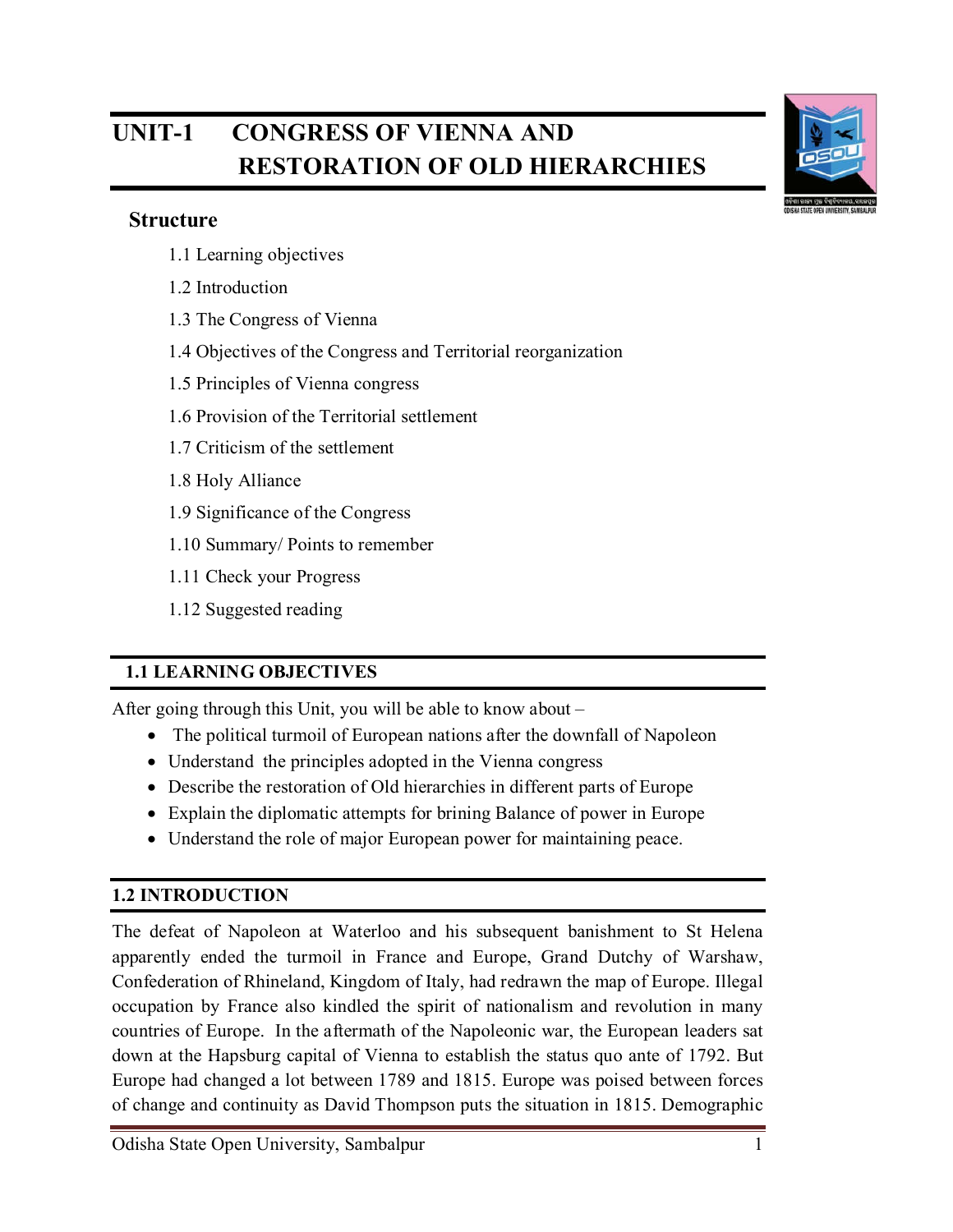changes, spirit of nationalism, industrialization, fervor for representative government and new bourgeoisie were some of the forces of changes unleashed by the Revolution and Napoleon, where as the forces of continuity as represented by the European leaders at Vienna harped on retention of absolute monarchy, aristocratic and church privileges and continuation of feudal economy.



#### **1.3 THE CONGRESS OF VIENNA**

After the defeat of Napoleon and his exile to Elba, European statesmen met at Vienna under Metternich, the Austrian chancellor, to redraw the map of Europe. But the return of Napoleon for a Hundred Days, derailed the process. After Napoleons' final defeat at Waterloo, the serious business of peace-making could be attended to. The two treaties of Paris, signed with France in 1814 and 1815 and the treaty of Vienna constituted the territorial settlement of Vienna.

As Austria took the leadership of overthrowing Napoleon, Vienna, the capital city of Austria was chosen as the venue for the settlement of Europe. In order to resettle the disturbed continent of Europe all the states of Europe, except Turkey were assembled. It was a gathering of many European kings, Princes, diplomats and statesmen. At first some eminent personalities like Prince Von Hardenburg of Prussia, Lord Castlereagh of Great Britain, and Count Nesselrode of Russia arrived at Vienna. Few days later Czar Alexander I of Russia and Frederick William III of Prussia (supported by Hardenburg, who was assisted by Von Humboldt) and other monarchs also joined the congress. Some other kings who joined the congress were the kings of Bavaria, Denmark and many lesser princes. The gathering was certainly hosted by Prussian king Francis I but was assisted by his able and efficient chancellor Metternich. By dint of his profound knowledge over law as well as his versatility, Metternich exercised his greater control over the congress. Besides, he became successful establishing moral dictatorship and enforcing conservative ideas on the congress. It was Prince Metternich who guided the discussions during the early stages regarding territorial settlements. In the course of time, Talleyrand of France another eminent diplomat joined the congress and gained prominence despite France being a defeated nation. The French minister Talleyrand tried to convince the Czar of Russia and other monarchs that France was not responsible for war rather Napoleon caused the war. Hence France was not the culprit and did not deserve punishment. By such convincing argument and diplomatic statement he got the sympathy of monarchs present there. As a result, Talleyrand rescued France from the revengeful allies and restored the Bourbon dynasty.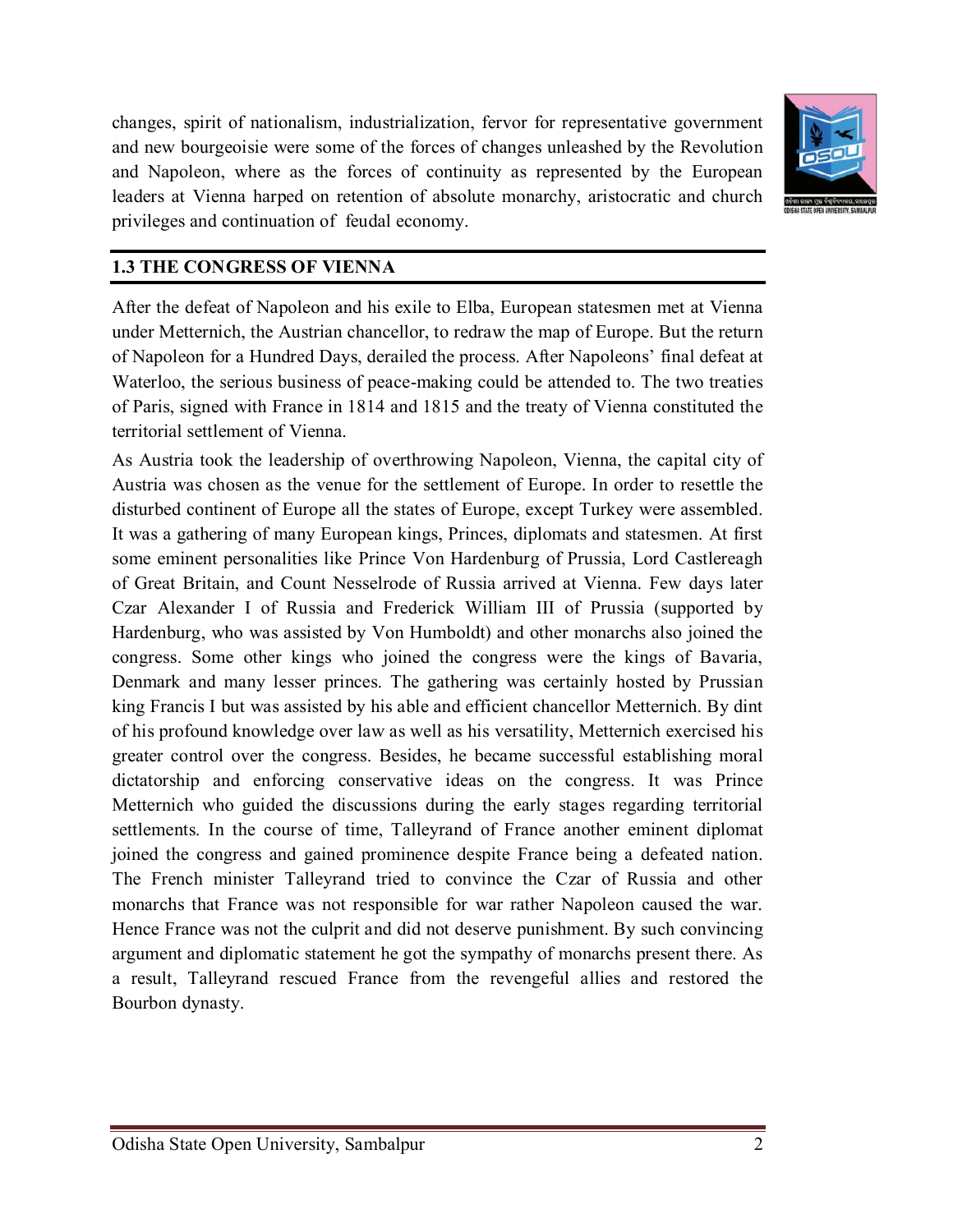# **1.4 OBJECTIVES OF THE CONGRESS AND TERRITORIAL REORGANISATION**



Reorganization of European political map badly battered by Napoleon, restoration of old monarchs and reconstruction of Europe and reparation by France were the four 'R's that animated the discussion in the Vienna Congress. The objective of this congress was to reconstruct the political system as well as set the national boundaries which had been defaced by napoleon. Convening of this congress was considered to be an important diplomatic gathering in European history. The more complex problem before the congress was regarding the settlement of France. However, after a sympathetic consideration the Bourbon royal family was reinstated in France. On may 30 1814 the **First treaty of Paris** was signed between the allies and Louis XVIII of France This treaty allowed France to retained her frontier of 1792 and was also exempted from war reparation. By that time News reached that Napoleon had left the island of Elba and may reach the French shores. He again took up arms and tried to win over the people and set up his government of Hundred days. This government upset all the arrangement made by allies. To teach a lesson to Napoleon the combined forces of Austria, Prussia, Russia and England proceeded against Napoleon. However, he suffered a defeat in the battle of Waterloo in June 18, 1815 at the hands of allies. The angry allies now punished France for supporting Napoleon Bonaparte and helping him in the battle and the **Second treaty of Paris** was signed in 1815.Another problem of before the Vienna congress was the internecine among the victorious allies. The main cause of the quarrel was claim of Saxony and Poland by Prussia and Russia for their mutual benefits. The claims of both the countries were vehemently opposed by France, England and Austria. Austria and England opposed the claim of Prussia on Saxony fearing the balance of power in Germany and endangering security of Austria and Hanover. Later on settlement was made to cede two third territory of Saxony to Prussia and most part of the Poland remained under the control of Russia.

#### **1.5 PRINCIPLES OF VIENNA CONGRESS**

The major task of Vienna congress in June1815 was taken off by the victorious powers such as England, Russia, Austria and Prussia. However, Prince Metternich, the chancellor of Austria and president of the congress played a crucial role in the discussion on territorial settlement at congress of Vienna. Both Metternich and Castlereagh shared a cordial rapport due to their conservative ideology of protecting Europe from any further Revolutions. Thus they preferred to reconstruct the European state system in an orderly manner by which the future revolutions would be avoided. Both the diplomats proposed for adopting three principles. Hence, while making the territorial reconstruction of Europe, three major principles such as: Legitimacy, Balance of power and Compensation were adopted by the congress.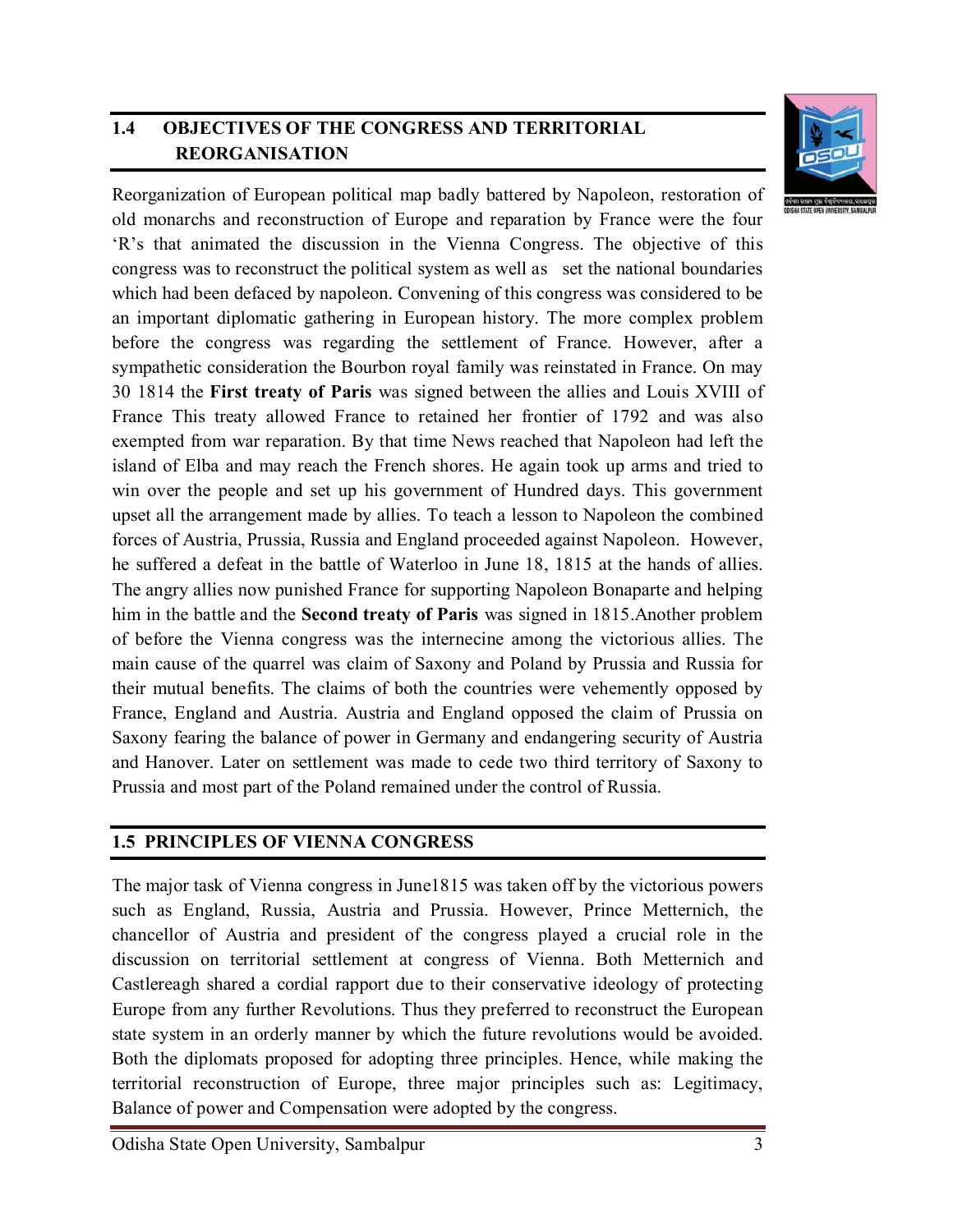#### **Legitimacy:**

This principle was advocated by French diplomat Talleyrand. Legitimacy generally meant the hereditary rights of various royal families. This principle laid emphasis on the restoration of dynasties to their old territories as it were before the French revolution or Pre-revolutionary period. Accordingly, many royal families





**Fig.1.Congress of Vienna 1815 (source: Wikipedia)**

Which were ruling over various parts of Europe before the rise of Napoleon regained their territories and was considered as legitimate dynasties.

#### **Balance of Power:**

Balanced of power was a time-honored political practice of Europe. It was adopted in the congress to provide effective safeguards for the future peace of Europe and also to ensure that no European state would become powerful in future. By the application of this principle, it was hoped that France would no longer be able to disturb the peace of Europe by invading the neighboring kingdoms.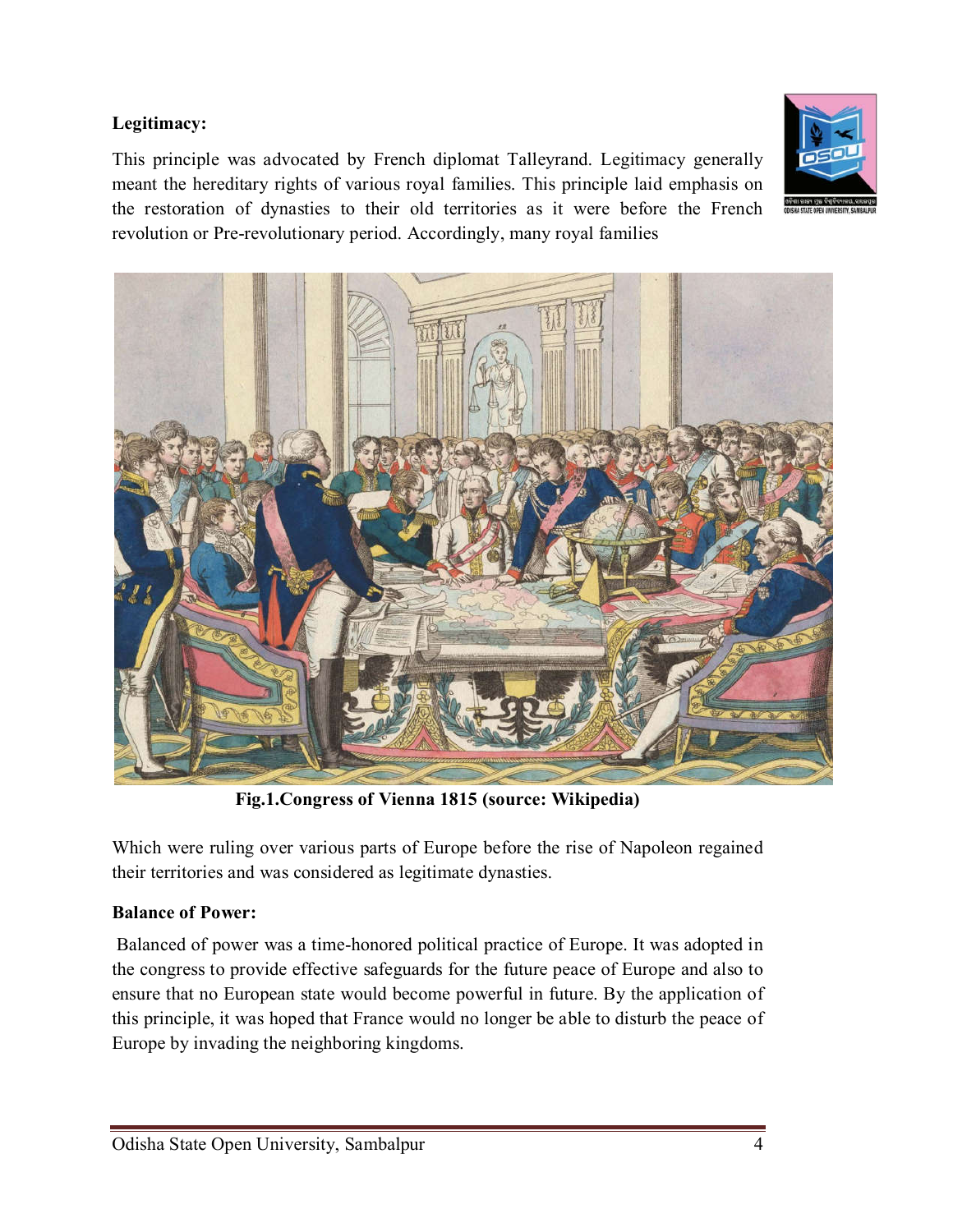#### **Compensation:**

According to this principle, those nations who played a key role in bringing about the downfall of Napoleon should be rewarded for their labour. Thus the victorious powers were compensated at the cost of the defeated powers. They believed that they had a right to enjoy the compensation and by following this principle the allies tried to make their own interest in the territorial settlement.



Besides above three principles, the Congress of Vienna also adopted two other principles for ensuring peace in Europe. These two principles were meant for preventing revolution in future. The first principle was protecting the treaty of Vienna as status quo and second one was formation of international Holy league by victorious powers. The four big powers like Russia, Prussia, Austria and England also signed the Quadruple Alliance on 20 November, 1815 with the objectives of the maintenance of the treaties with France, preservation of the political stability of Europe, and consolidating the friendly relations amongst the four sovereigns for the welfare of the world.

# **1.6 PROVISION OF THE TERRITORIAL SETTLEMENT**

The Congress of Vienna started reconstructing Europe on the basis of the three principles of Legitimacy, Balance of power and Compensation. This was the "Final Act" signed on 15th June, 1815 commonly called the **Peace Settlement of Vienna**.

The congress made the following territorial arrangement basing upon their principles.

- 1. As per the first principle, Old royal dynasties were restored in the different countries of Europe. In Italy the pope was restored to the throne of Papal States with all his temporal possessions in Rome.
- 2. The Bourbon dynasty was restored in Spain, Naples and Sicily. In France also Bourbon dynasty was reinstated with Louis XVIII as the emperor. France was imposed for the payment of war indemnity by which she lost a large part of her colonial empire.
- 3. The Hapsburg princes were reinstated in the Central Duchies of Italy like Porma, Modena and Tuscany. The Savoy dynasty was restored in Sardinia and Piedmont.
- 4. The legitimate dynasty was restored to the throne of Portugal and the house of Orange was restored to the kingdom of Holland.
- 5. The Swiss confederation was restored with most of its territories. The neutrality of Switzerland and its independence was ascertained by the treaty.
- 6. In Germany the principle of legitimacy was applied in a flexible manner. It was decided that German states destroyed by Napoleon before 1803 were not to be restored. The Confederation of the Rhine established by Napoleon Bonaparte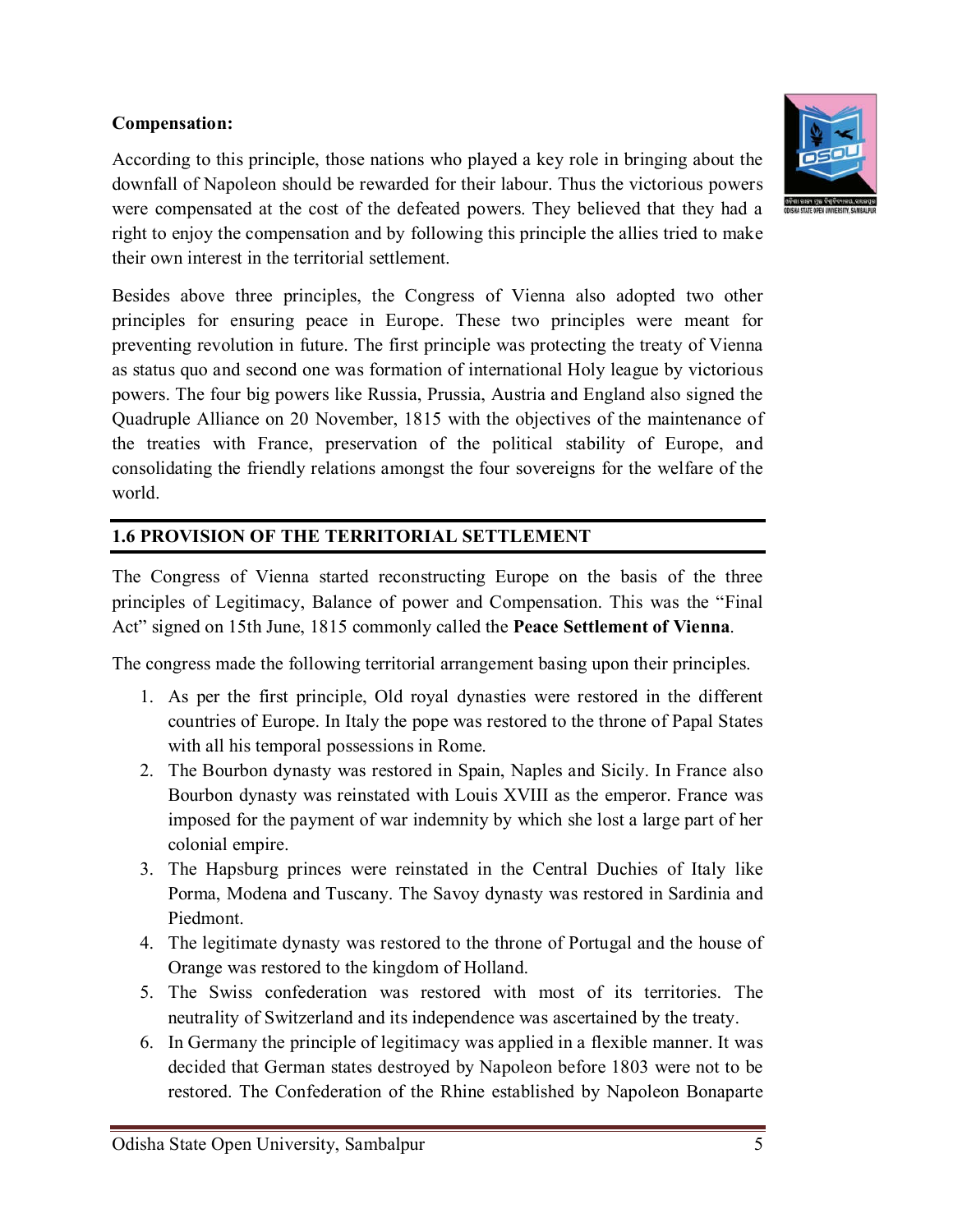

was destroyed. A loose German Confederation of the 38 German States was established under the headship of Austria. Internal autonomy was provided to the German States, but external affairs were to be controlled by the Federal Diet of the Confederation under the Presidentship of the Austrian Chancellor.

- 7. In accordance with second principle of Balance of power, the neighboring states of France were strengthened. Belgium was joined with Netherland in the north-eastern boarder of France. This was done to compensate the Dutch and to erect a stronger state on the Northern frontier of France. Dutch Prince of Orange dynasty started ruling over the United Kingdom of Netherlands.
- 8. On the eastern boarder of France, the provinces of river Rhine of Germany was ceded to Prussia. She also got Swedish Pomerania, two-fifth of Saxony, the whole of Westphalia. These cessations were made to Prussia so that she might act as a defense against France in the North-Eastern frontier.
- 9. On the South western boarder of France Switzerland got three cantons and Genoa was added to Piedmont on the south of France.
- 10. On the other frontiers of France there were natural boundaries like Mediterranean, the Pyranees and the Atlantic.
- 11. As per third principle of compensation, the victorious allies were rewarded. Austria demanded compensation due to loss of Belgium. For her surrender of Belgium to Netherland, Venetia and Lombardy was given to Austria. Hence, Austria got a commanding position in Italy. She also got Tyrol and Salzburg from Bavaria and recovered the Illyrian provinces along the Eastern coast of the Adriatic.
- 12. Russia was allowed to retain Finland which she had conquered from Sweden. She was also given Bessarabia which she had captured from Turkey. Besides, she got major part of the Grand Duchy of Warsaw (Poland).
- 13. England, the enemy of Napoleon got some valuable colonies from France. She received Heligoland in the North Sea, Malta and Ionian Island in the Mediterranean Sea. Outside Europe, she got Cape colony (South Africa), Ceylon in the Indian Ocean from the Dutch and Mauritius, Tobago, Trinidad and St. Lucia etc. from France.
- 14. Sweden as compensation for the cession of Finland to Russia and Pomerania to Prussia secured Norway from Denmark. This was a punishment to Denmark as she had supported Napoleon Bonaparte.
- 15. Apart from the above territorial settlements, the Vienna Congress also made some important declaration in relation to the laws of diplomatic etiquette and laws about international rivers. The congress recommended for the free navigation of international rivers. Slave trade was declared illegal and considered as international crime. France, Netherland and Sweden abolished Slave trade in 1815 but Spain continued till 1820s.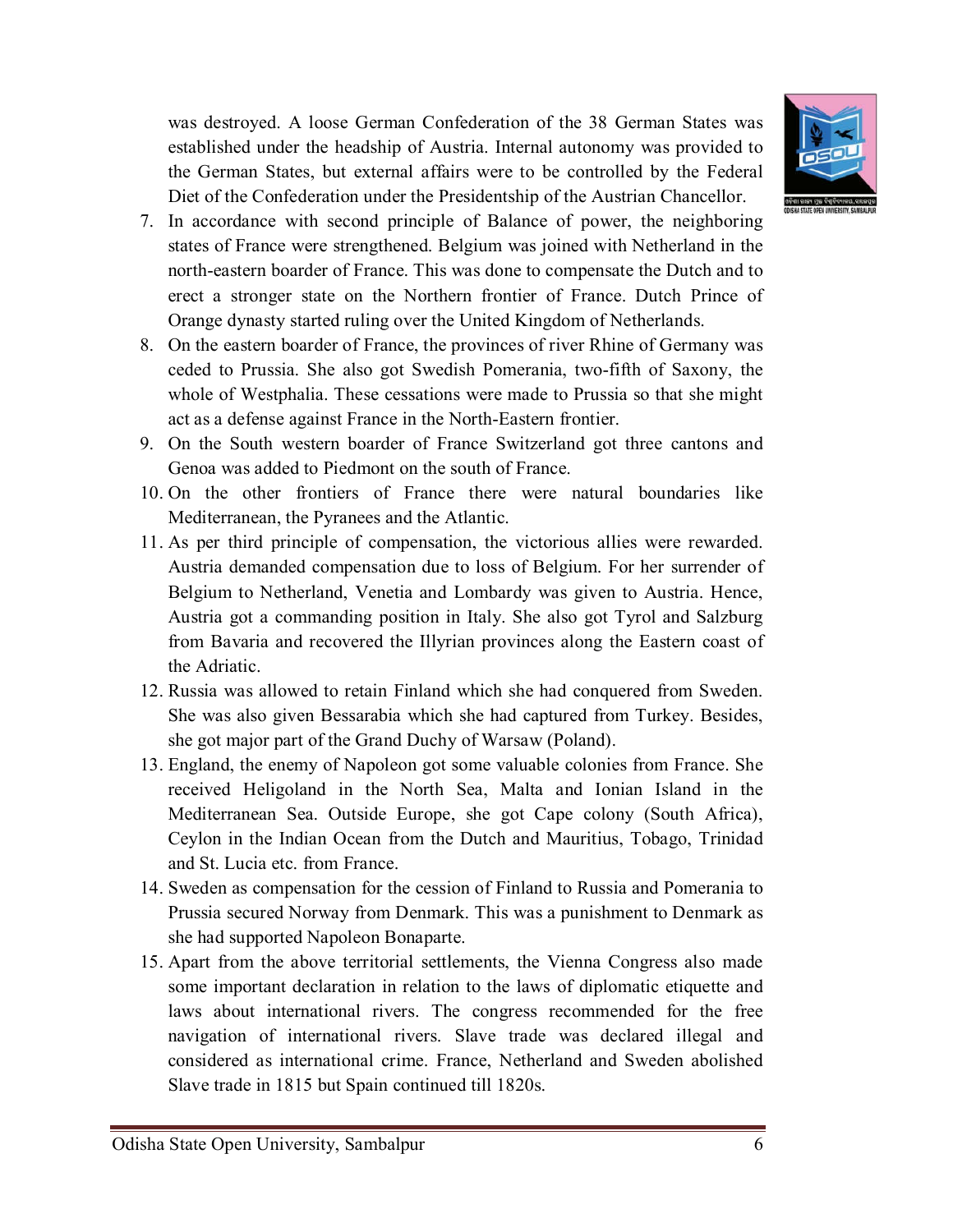# **1.7 CRITICISM OF THE SETTLEMENT**

Historians criticise the Vienna settlement as an attempt to preserve the ancient regime. Fyffe opined, "Standing on the boundary line between two ages, the legislation of Vienna forms a land mark in history." The Vienna congress was considered to be a temporary settlement and was too artificial to be permanent. This arrangement protected only to the interest of big powers neglecting the others.

About the Vienna settlement, Gentz, its Secretary wrote, 'reconstruction of social order', 'the regeneration of the political system of Europe', and an enduring peace founded on 'a just redistribution of forces', etc were only to tranquilize the people and the real object of congress was to divide among the conquerors the spoils of the conquered."The map of Europe rebuilt at the Congress was drastically changed under the demand of historical forces. The treaty failed to be a long standing settlement due to the short-sightedness of the peace-makers.

Prof. Hayes opined that "the Vienna settlement was defective in so far as the people were regarded as so many pawns in the game of dynastic aggrandizement.



Adam Zamoyski opines that the statesmen assembled at the Congress were well aware of the nationalist sentiments but they chose to ignore it and failed to acknowledge the new forces of democratic ideas which were resented by the Germans and the Italians. They calmly set aside all these national considerations in order to secure the balance of power and dynastic interests. True to the traditions of the Old Regime, they thought in terms of dynasties and states.



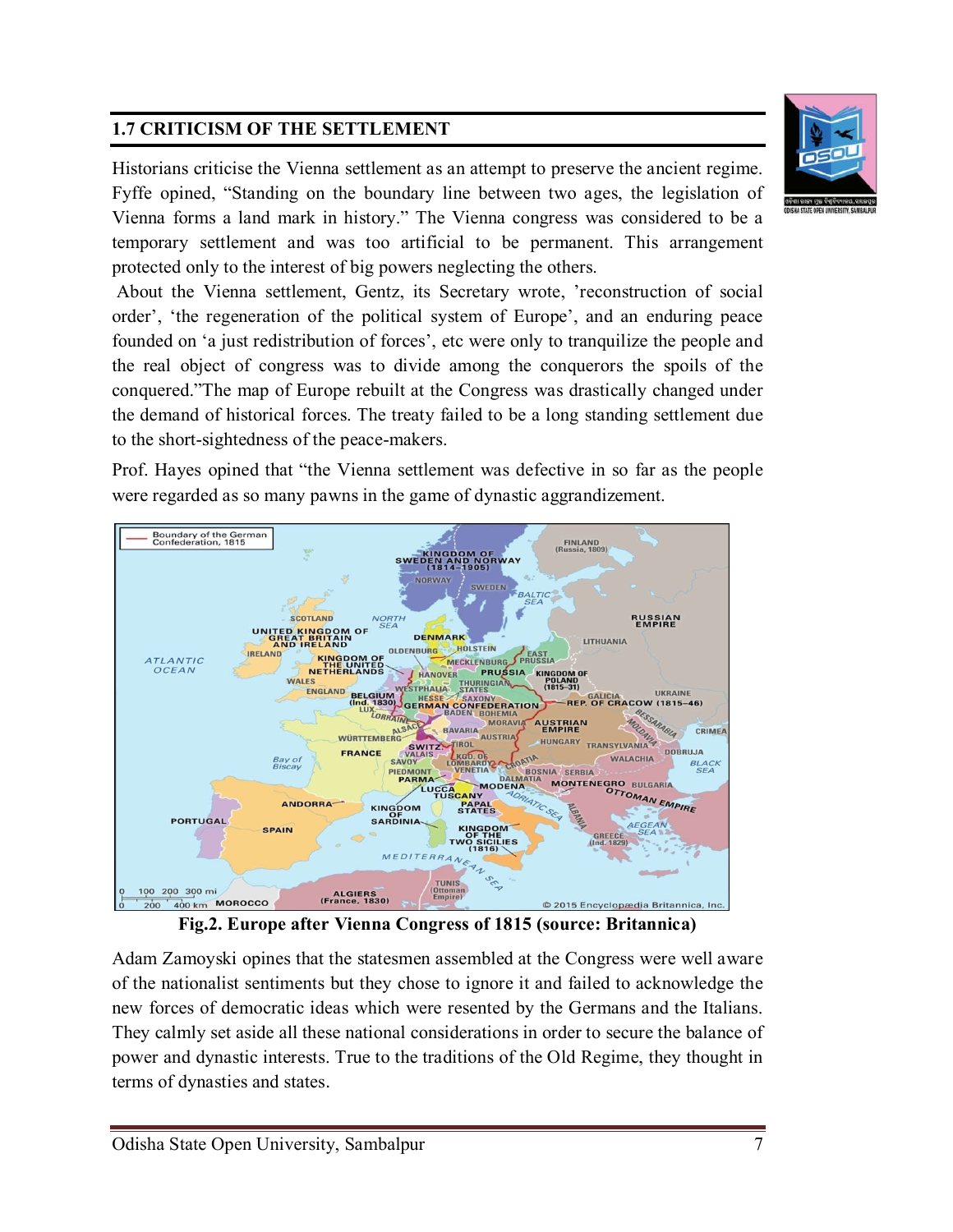According to Cruttwell, "It was mean and hypocritical not extend the doctrine of legitimacy of Republics. Both Venice and Genoa had longer and more glorious life of independence than many monarchs, but both were extinguished without murmur in the supposed interest of securing North Italy against France.



According to Hazen, "The congress of Vienna was a congress of aristocrats, to whom the ideas of nationality and democracy as proclaimed by the French Revolution were incomprehensible. The rulers rearranged Europe according to their desires, disposing of it as if it were their own personal property, ignoring the sentiment of nationality.

According to Sir Charles Webster, "The settlement of Vienna discouraged the idea of self government and was completely failed to work in the direction of disarmament. The statesmen of the congress were only eager to compromise and strike a deal due to their lack of faith and narrow outlook.

According to H.A Kissinger, "The statesmen at Vienna were not interested in transforming humanity, because in their eyes this effort had led to the tragedy of a quarter–century of struggle. To transform humanity by an act of will, to transcend French nationalism in the name of that of Germany, would have seemed to them to make peace by revolution, to seek stability in the unknown, to admit that a myth once shattered cannot be regained. The issue at Vienna, then, was not reform against reaction-that is the interpretation of posterity. Instead the problem was to create an order in which change could be brought about through a sense of obligation, instead of through an assertion of power."

The treaty of Vienna was a deception and a betrayal too. The peace makers of this congress ignored the challenges of the French revolution and ideas of nationalism and concept of democracy. The new born idea of liberalism was completely made unseen and was treated and revolutionary creeds. The nationalist movement that had stirred the Poles, the Spaniards and Italians and Germans and the liberal and democratic regime set up during the revolution were destroyed. The congress of Vienna created a loose German confederation and did not overlook the German constitutionalism. The hopes of the liberals were frustrated. Rulers who were restored by this arrangement set up reactionary regimes in their countries and there was repression everywhere. The principle of Legitimacy, balance of power, and compensation which were adopted by congress as principles of settlement were the old and outmoded principle of eighteenth century and was contrary to the emerging ideas of nineteenth century. Restoration of old monarchies in different parts of Europe as per the principle of legitimacy created hindrances on the way of constitutional progress.

The congress had also made some positive achievement. It established peace and avert mutual conflict for more than 40 years in Europe. There was no political turbulence for long period which results in progress of science and literature in many parts of European nations. The Vienna congress had reflected its political wisdom by recognizing the historical changes which took place in the settlements. Such as: Russia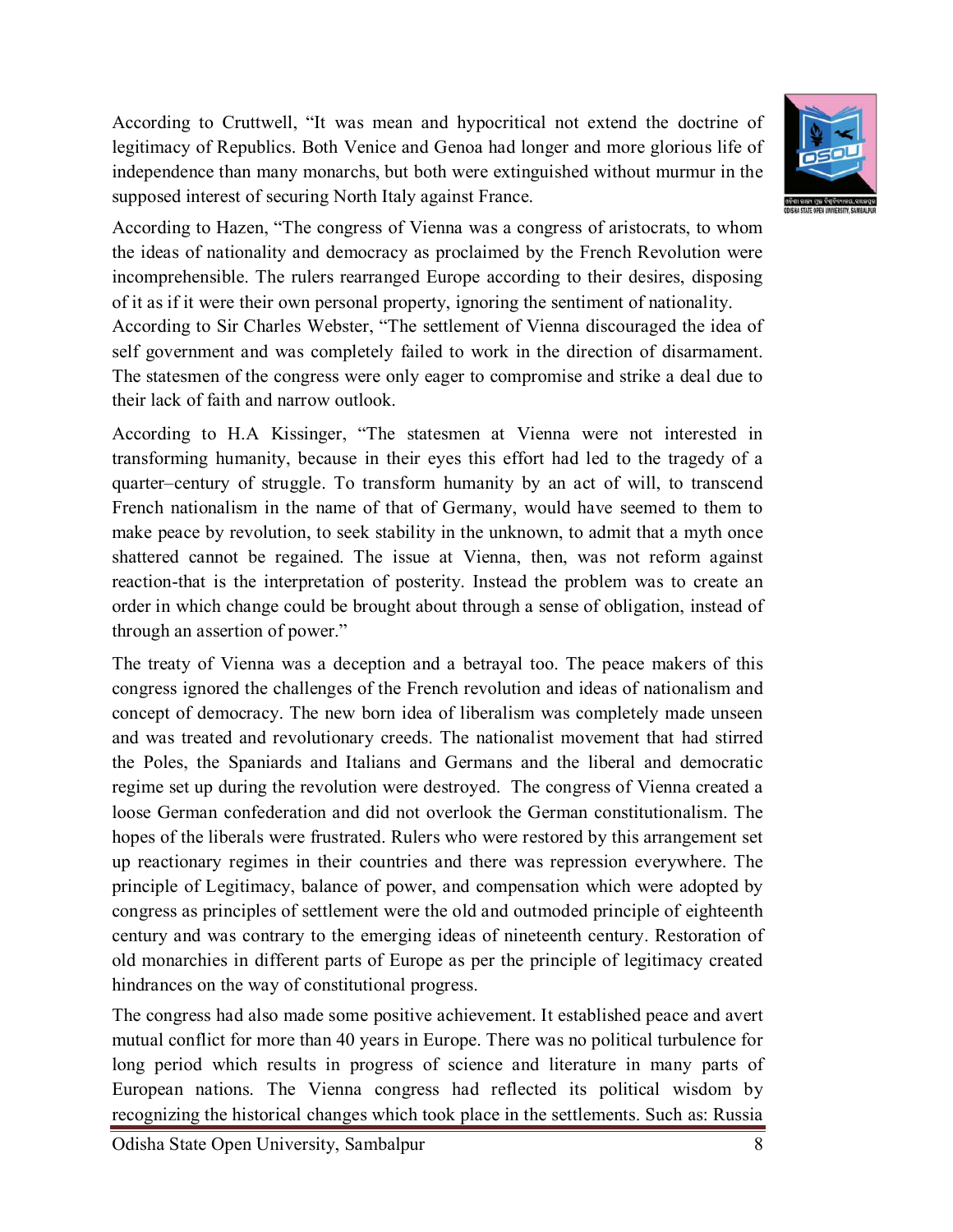had taken Poland and entered into the politics of European nations. The Holy Roman Empire was demolished by Napoleon, the map of Germany was also simplified by him and Sweden retired as a northern power etc. All the changes were recognized by the Vienna congress. The congress system survived after 1815 and also settled many other questions of European countries.



#### **1.8 HOLY ALLIANCE**

The major European powers determined to maintain peace in Europe after the territorial settlements made in the congress of Vienna. As an extension of the vision of the Congress of Vienna, the Kingdom of Prussia and the Austrian and Russian Empires formed the Holy Alliance on September 26, 1815 A.D. This Holy Alliance was certainly the brainchild of Russian Tsar Alexander I. He proposed for the alliance to restore peace and stability in Europe as well as to preserve Christian social values and traditional monarchism. He got the support other European kingdoms because most European monarchs did not have any intention to offend the Tsar by refusing to sign the alliance. All members of the coalition promptly joined the Alliance, except United Kingdom, Pope Pious VII and the sultan of Turkey. Metternich asserted that Austria and Prussia signed in the alliance to appease the Tsar's religious vanity. Talleyrand considered this alliance as a ludicrous contract as it was trying to apply Christian principles to the politics. This Holy alliance has revealed the weakness of Christian morality in guiding the destinies of European nations. It also showed the ill attitude of powerful despotic monarchs towards the small nations. However, the Holy alliance ended in a failure and a Second Peace Treaty was signed in Paris on November 20, 1815 by Russia, Austria, Prussia and Britain. As a result Quadruple alliance was formed. They agreed for maintenance of peace in Europe and also to prevent the return of Napoleon. The periodical 'summit' meetings among these allies bore resemblance of modern day diplomacy and its intention was subject to same kind of deception.

#### **1.9 SIGNIFICANCE OF THE CONGRESS**

Vienna congress has been seen as a reactionary movement for the benefit of traditional monarchs. However, others consider it positively for having created relatively longterm stability and peaceful condition in most of the Europe. The Congress of Vienna was a remarkable achievement for the diplomats gathered there. This was the first international gathering of  $19<sup>th</sup>$  century which tried to restore peace in Europe. It succeeded in bringing peace in European continent for a century i.e. from 1815- 1914.After the congress, people in different nations of Europe were much inspired by Napoleon's army and their conquests. As a result, some new political ideas rapidly spread to the whole of Europe and gave rise to nationalism. In this process of developing nationalist sentiment, many writers, artists, and intellectuals played a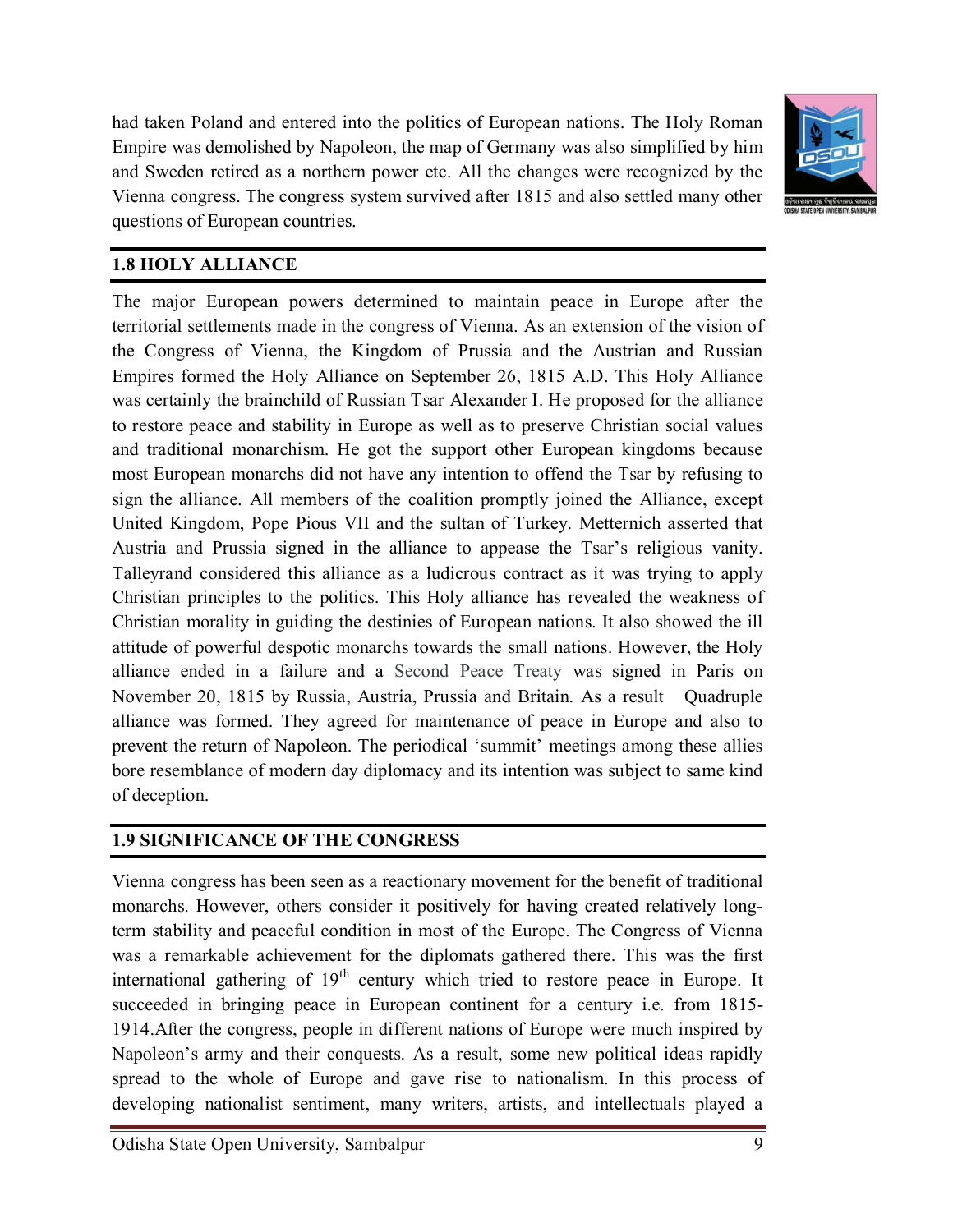

crucial role. They laid emphasis on people's common language, tradition, culture, and their glorious past. This kind of development was certainly regarded as extremely dangerous by the reactionary powers and they tried to suppress the development of such ideas. Hence, the Congress of Vienna kept the desire for national unity under control. Despite of suppression, the concept of emergence of nation states was gaining popularity among the masses. Criticizing the settlement, Sir Charles Webster opined that the Vienna Settlement had discouraged the idea of self government and the failed to work in the direction of disarmament among European nations. According to him, only the statesmen of the congress were too eager to compromise and strike a deal due to their lack of faith and courage as well their narrow outlook. They calmly set aside all these national considerations in order to secure the balance of power and dynastic interests.

#### **1.10 LET SUM UP**

- The Vienna Congress of 1815 and then the Concert of Europe were the sincere attempts to restore peace in Europe.
- Holy Alliance was certainly proposed by Russian Tsar Alexander I for maintaining peace

and political stability.

- The principle of legitimacy was advocated by French diplomat Talleyrand in which hereditary rights of ruling dynasties was made secure.
- The congress was highly criticized due to the failure of the statesmen in acknowledging the nationalist feeling of the time.

# **3.11 CHECK YOUR PROGRESS**

1. Explain the significance of the Holy Alliance. ………………………………………………………………………………………… ………………………………………………………………………………………… ………………………………………………………………………………………… ………………………………………………………………………………………… 2. Explain the territorial settlements of the Congress of Vienna. ………………………………………………………………………………………… ………………………………………………………………………………………… ………………………………………………………………………………………… ………………………………………………………………………………………… 3. Write a note on Holy Alliance. ………………………………………………………………………………………… ………………………………………………………………………………………… .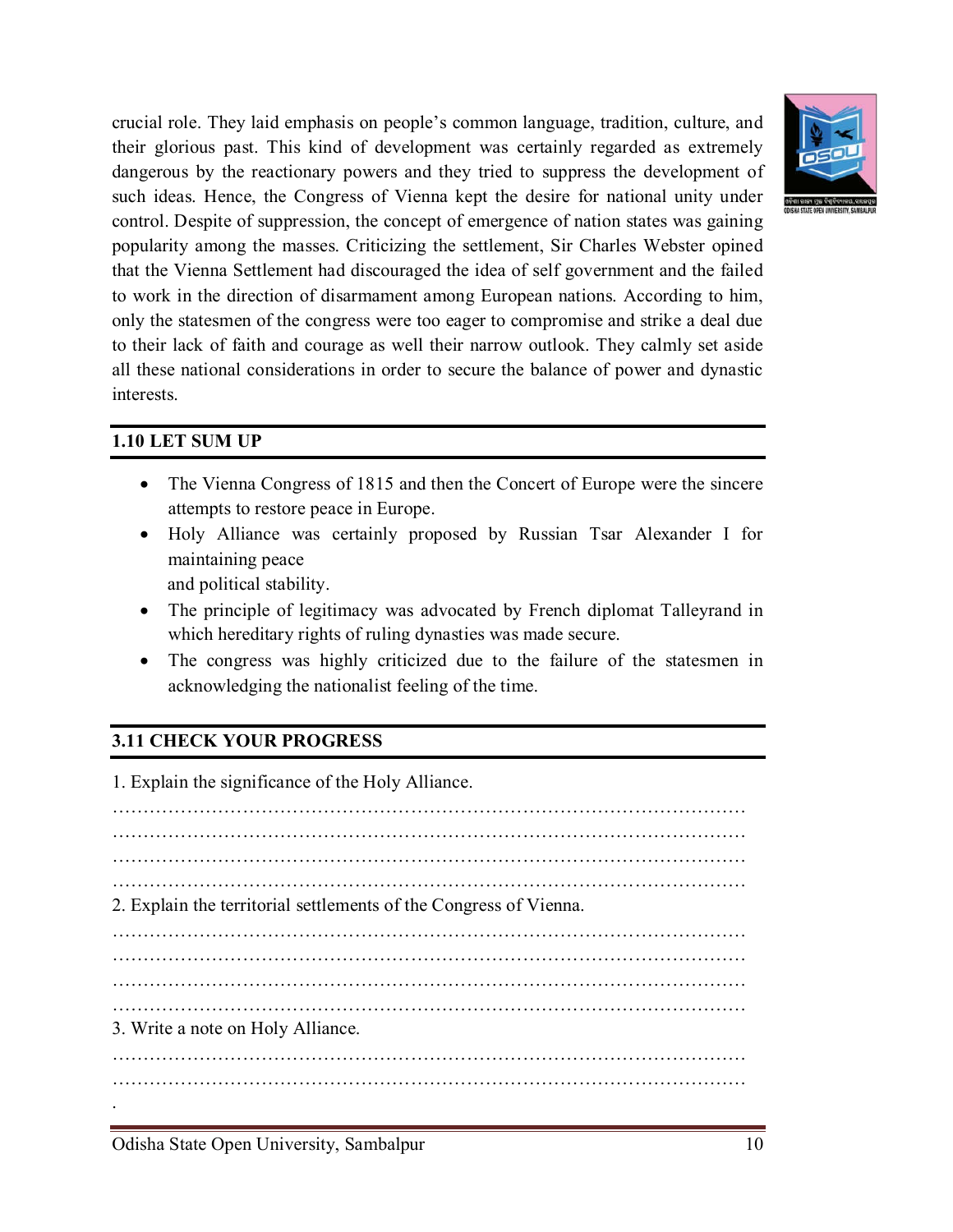## **1.12 SUGGESTED READINGS**

- 1. Blanning, T C W (Ed.); 'The Nineteenth Century'; Oxford, 2000.
- 2. Pamela M. Pilbara: The 1830 Revolution in France
- 3 .Eric Hobsbawm : The Age of Revolution: 1789-1848
- 5. Jain and Mathur : A History of the Modern World (1500-2000)
- 6. Provatanshu Maiti: History of Europe
- 7. Thomson, David; 'Europe since Napoleon'; London, 1960.
- 8. Seaman, LCB From Vienna to Versailles
- 9. Droz, Jacques; 'Europe between Revolutions, 1815-48'; London, 1981.

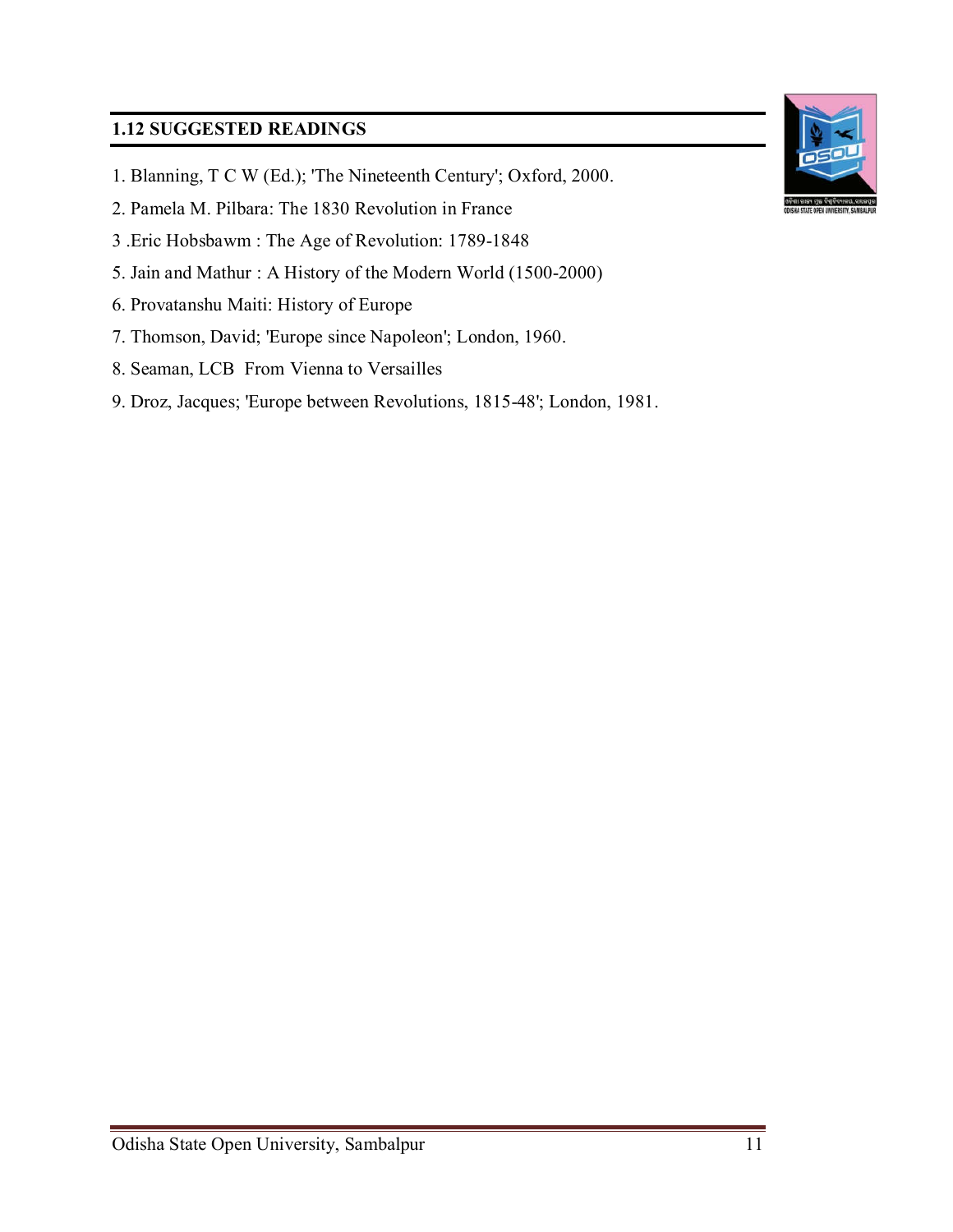# **UNIT-2 REVOLUTIONARY AND RADICAL MOVEMENT**



#### Structure

- 2.1 Learning objectives
- 2.2 Introduction
- 2.3 Abdication of Charles X
- 2.4 Causes of the July Revolution
- 2.5 Three Glorious Days
- 2.6 Significance of the Revolution
- 2.7 Effects of the Revolution on Other Countries
- 2.8 Conclusion
- 2.9 Summary/ Points to remember
- 2.10 Check your Progress
- 2.11 Model Questions
- 2.2.1 Background of February Revolution
- 2.2.2 Fall of Louis Philippe
- 2.2.3 Causes of the February Revolution
- 2.2.4 Course of the February Revolution
- 2.2.5 Result of the February Revolution
- 2.2.6 Effects of the Revolution on Other European Countries
- 2.2.7 Conclusion
- 2.2.8 Summary/ Points to remember
- 2.2.9 Check your Progress
- 2.2.10 Model Questions
- 2.2.11 Suggested reading

# **2.1 LEARNING OBJECTIVES**

After going through this chapter, you will be able to  $-$ 

- Explain the defects of Administration of Bourbon kings.
- Understand the thoughts of Aristocrats, Republicans and Socialists and democrats.
- Describe the causes and consequences of July Revolution and February Revolution.
- Explain the role of Charles  $X$  for demolishing the fundamental rights.
- Explain the dissatisfaction prevailed among the working class in France.
- Understand the impact of July and february revolution on the other countries of Europe.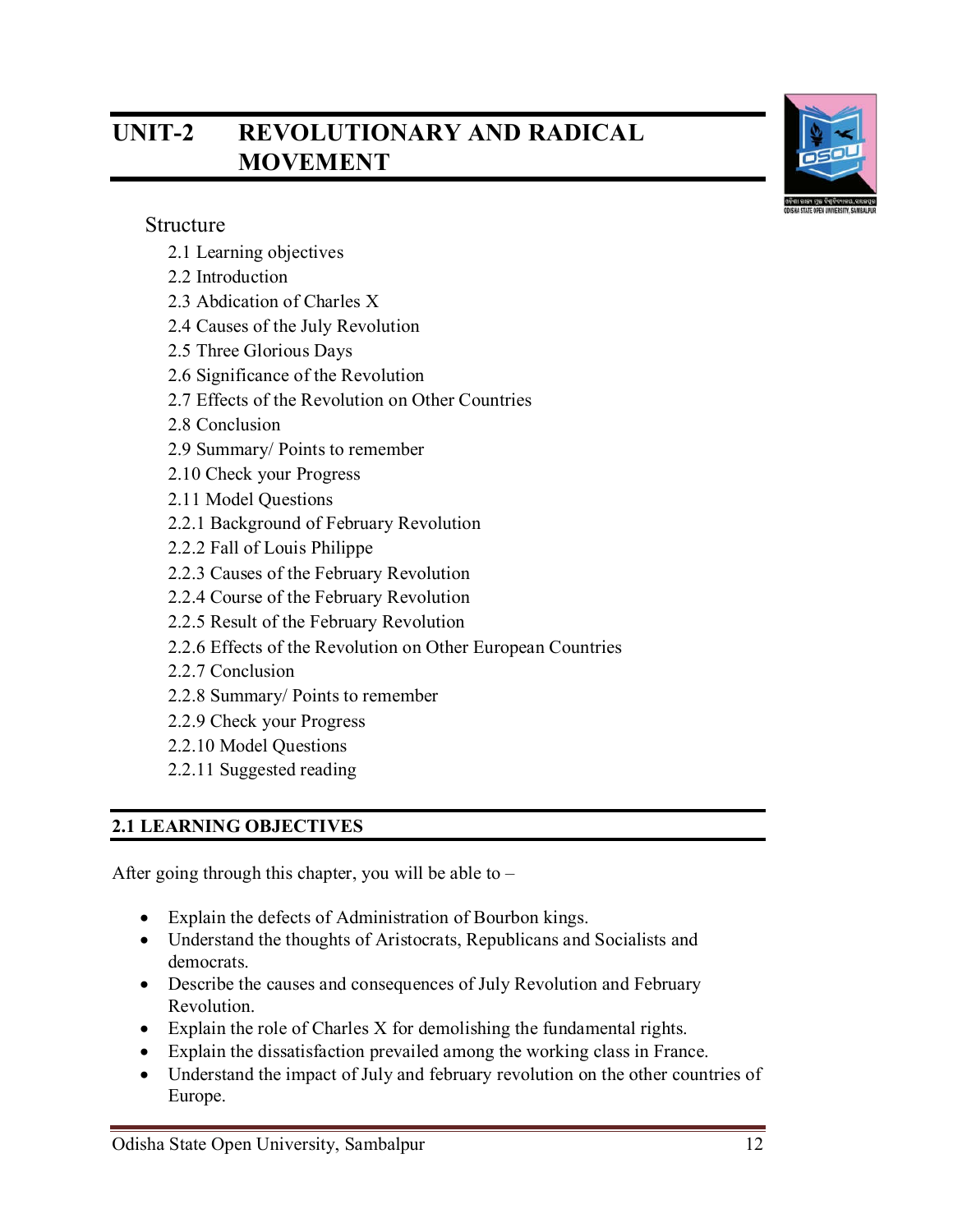## **2.2 INTRODUCTION**



As discussed in the previous unit, the Vienna Congress in 1815 tried to restore the status quo ante of 1789. As a result, Bourbon was restored to the throne of France. Louis XVIII ascended the throne of France as an emperor in 1815. However, there were inexorable forces of change at work, which had fundamentally changed the body polity of France and Europe. The democratic, representational as well as radical politics in France were far more firmly embedded in France in 1815 than what was in situation in 1789. Therefore, when the Boubons in France or Kingdom of Netherlands were restored in 1815, constitutional monarchy emerged. If the Constitution did not commit the princes to the sovereignty of the people in any democratic sense, it did compel them to acknowledge that their own sovereignty was no more sacrosanct. Constitutionalism did not work in the post restoration period; neither in France nor in Spain. But constitution provided a rallying point for people resisting sovereignty and provided rallying point to express their frustration and bitterness.

In contrast, the aristocratic section wanted restoration of rights and privileges which they enjoyed before the French revolution. The democratic people wanted a constitutional government through the elected parliament. So both the camps were not in good term with one another and it was a big problem for the new king to forge a harmony between the aristocratic past and democratic present. However, his period was marked by peace and tranquility. As he had no son, He was succeeded by his brother Charles X in 1824. With the accession of Charles X the policy of compromise between two groups failed due to his imperialistic thoughts. He was determined to bring back the ancient regime in France again without caring for the idea of revolution.

#### **2.3 ABDICATION OF CHARLES X**

Charles X became the emperor of France in 1824 after the death of his brother Louis XVIII. He preferred to rule as an absolute monarch of the empire and reassert the power of the Catholic Church in France. He was also in favor of Ultra-royalist party, who wanted to bring back the aristocracy and absolutist politics again. Some of the important changes were brought by him during his reign which had created discontentment among the masses. Firstly, he had passed the Anti-Sacrilege Act and imposed death penalty for anyone profaning the host of the Catholic Church. Besides, King Charles X and his ministry violated the equality of religious beliefs as specified in the constitution and severely restricted the freedom of press. Like James II of England he based his government on the pretensions of divine right, and conducted his government in the interest of clergy and old nobility without paying heed to popular desire for liberalism. Secondly, He had also decided to compensate the families of the nobles, whose properties were confiscated during the time of French revolution. Some of the Ultra-royalist were not satisfied with the small amount of compensation and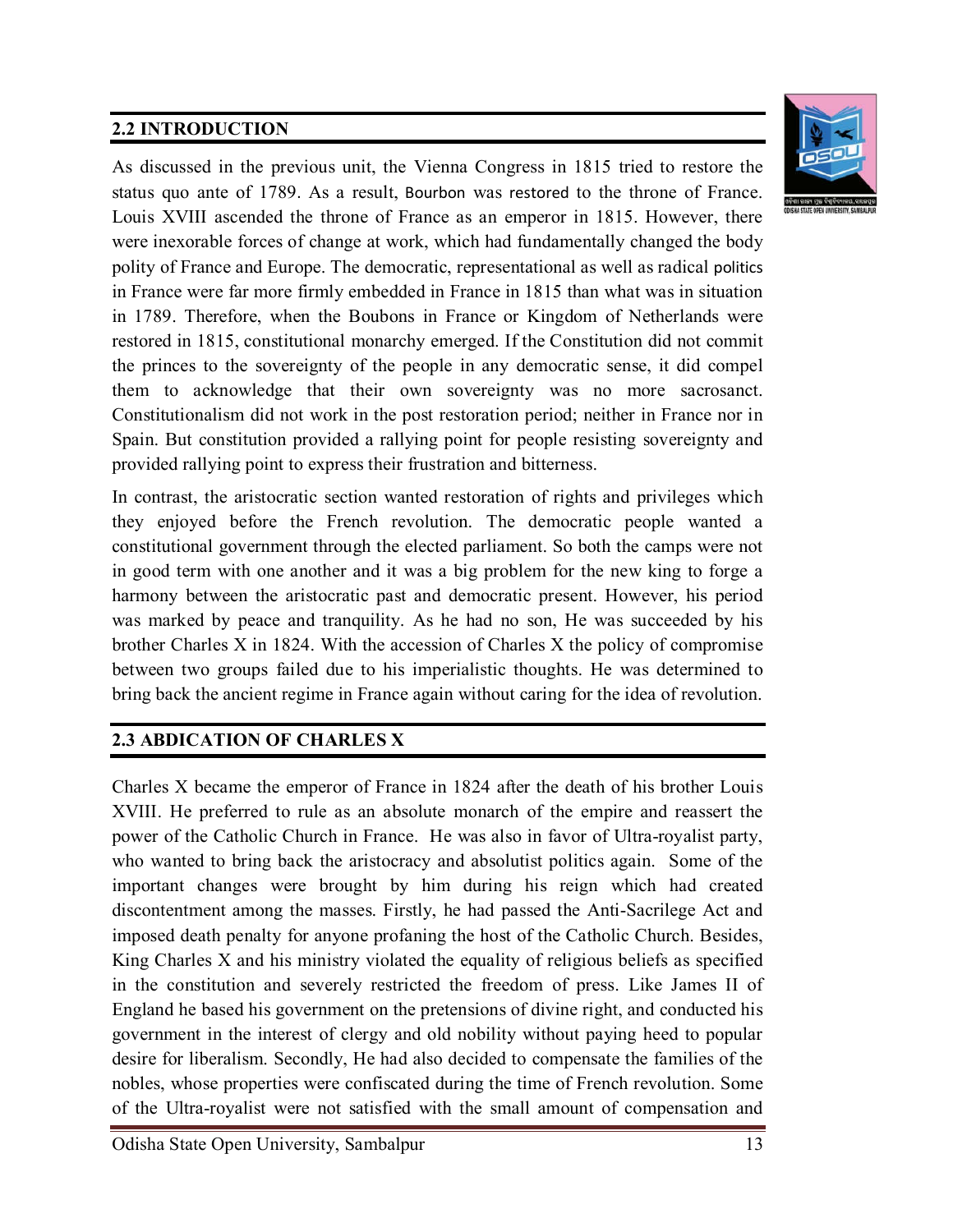demanded complete recovery of their property. As a result the liberals reacted to this compensation policy of the king. Both the above laws were passed by his minister Villele who later on was criticized by the liberals and was dismissed in 1828. After him Charles X appointed Martignac as his minister but he was also disliked by the liberals due to his moderate policy and within a year he was replaced by Polignac. Polignac wanted to bring glory for his government by adopting a unique aggressive foreign policy. Algiers was conquered and helps given to Greeks in their fight for Independence from the Ottoman. At the instigation of Poliganac, the king decided to dissolve the liberal dominated chamber. Finally on 25 July1830, Charles X issued an ordinance known as the **July Ordinance or Ordinance of Saint Cloud**. The ordinance dissolves the Chamber and electoral law as well as curtailed the right to vote. It had also restricted the freedom of press. On 26 July the matter was published in the leading conservative newspaper called the Moniteur. Hence, the French people came forward to resist the illegal ordinances which violated the fundamental rights of people granted by constitution. In this way a couple of controversial decisions triggered the cause of the July Revolution in 1830. Finally French king Charles X abdicated the throne and fled away to England.



**Fig.1 Abdication of king Charles X of France**

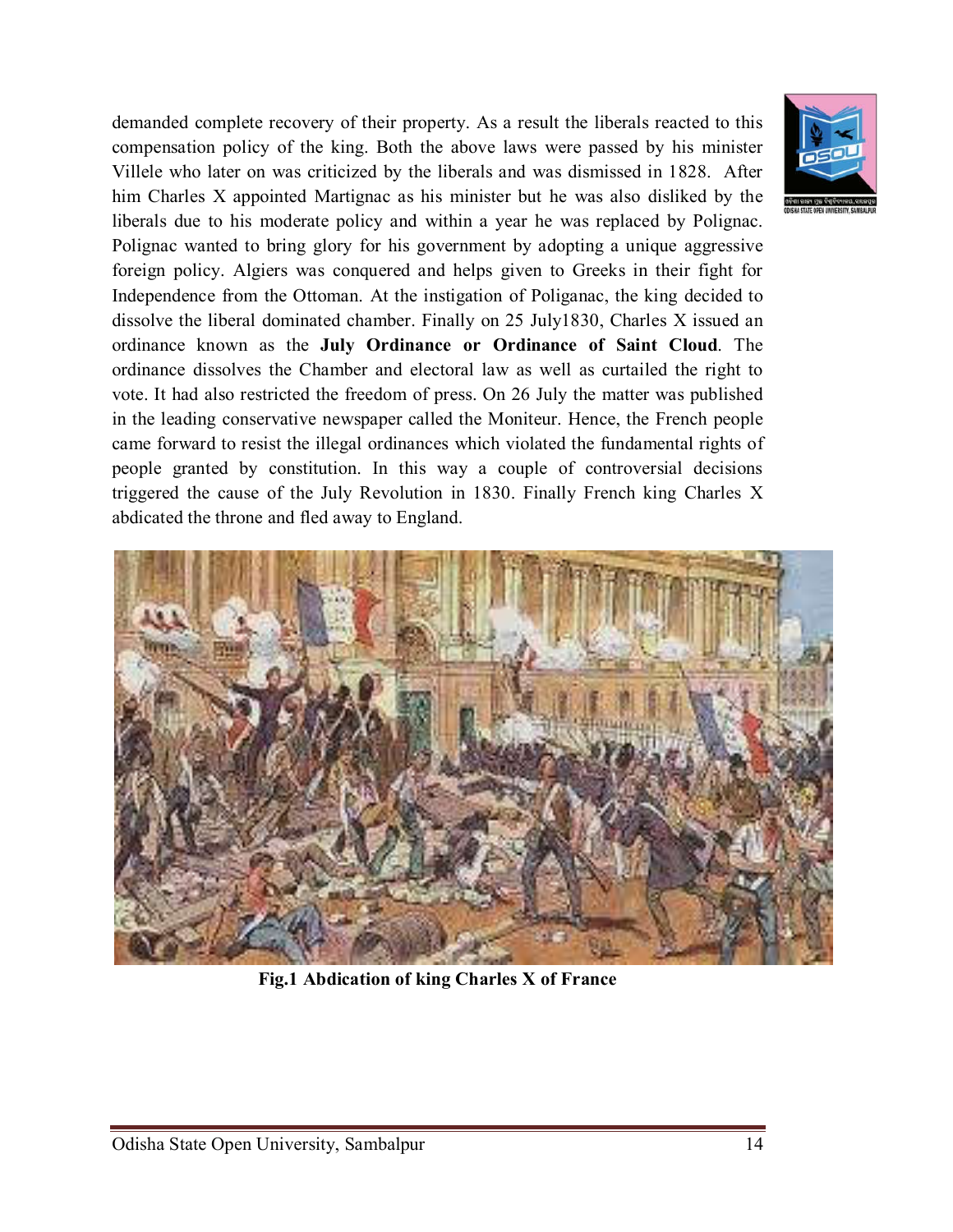# **2.4 CAUSES OF THE JULY REVOLUTION OF 1830**

#### **Ideological divide in France:**

The French people were ideologically divided into two groups such as aristocrats and democrats. The former believed in the ideas of ancient regime and divine right of monarchy where as the latter believed in democracy, equality and individual freedom. Reconciliation between these two groups was impossible.

#### **Unpopularity of Monarchy:**

The Bourbon family failed to satisfy the political need of the French people after 1815. The restoration was not too effective to win over the consent of the common masses. The royal family followed the tradition of despotism from the time of Louise XVIII which was not liked by people.

## **Policy of Charles X:**

The high–handed policy of Charles X put an end to the smooth development of constitutional government in France. One of the principal passions of his life was to restore the old regime and was not in a mood to compromise with existing situation. Besides, It was too difficult on his part maintained a balance between the aristocrats and the liberals. His policy aggravated the fundamental causes and hastened the outbreak of the July revolution.

# **Role of Republican society:**

The unemployed educated youth in the city of Paris had formed a republican society called as June France, which joined hand with the liberals for spread the revolutionary messages and worked for the abdication of Bourbon dynasty as well as end of Monarchy.

# **Arbitrary selection of Ministers:**

By Louis XVIII: The bourbon king often violated the norm of the constitutional Charter and used monopoly for selecting his ministers. He could also dismiss the ministers at his own will without caring whether they ministers had majority in the chamber or not. He had appointed Talleyrand and dismissed him too. Subsequently Richelieu, Decazes andVillele were appointed and dismissed. This created resentment among the members of the chamber.

# **Arbitrary dissolution of Chamber:**

Charles X had also adopted arbitrary policy in selecting and dismissing the ministers in his court. He could dismiss the minister without the consent of legislature. He also dissolved the chamber abruptly by dint of his prerogative. On March 2, 1830, meeting of the Chamber was convened where many deputies reacted negatively to Charles' administration. Some members also introduced a bill requiring the King's minister to gather the support of the Chambers. On March 18, a majority of 221 deputies voted in favor of this bill. Having seen the majority of votes in favor of the bill the king suspended the Chamber on March 19.This incident created an impression that king



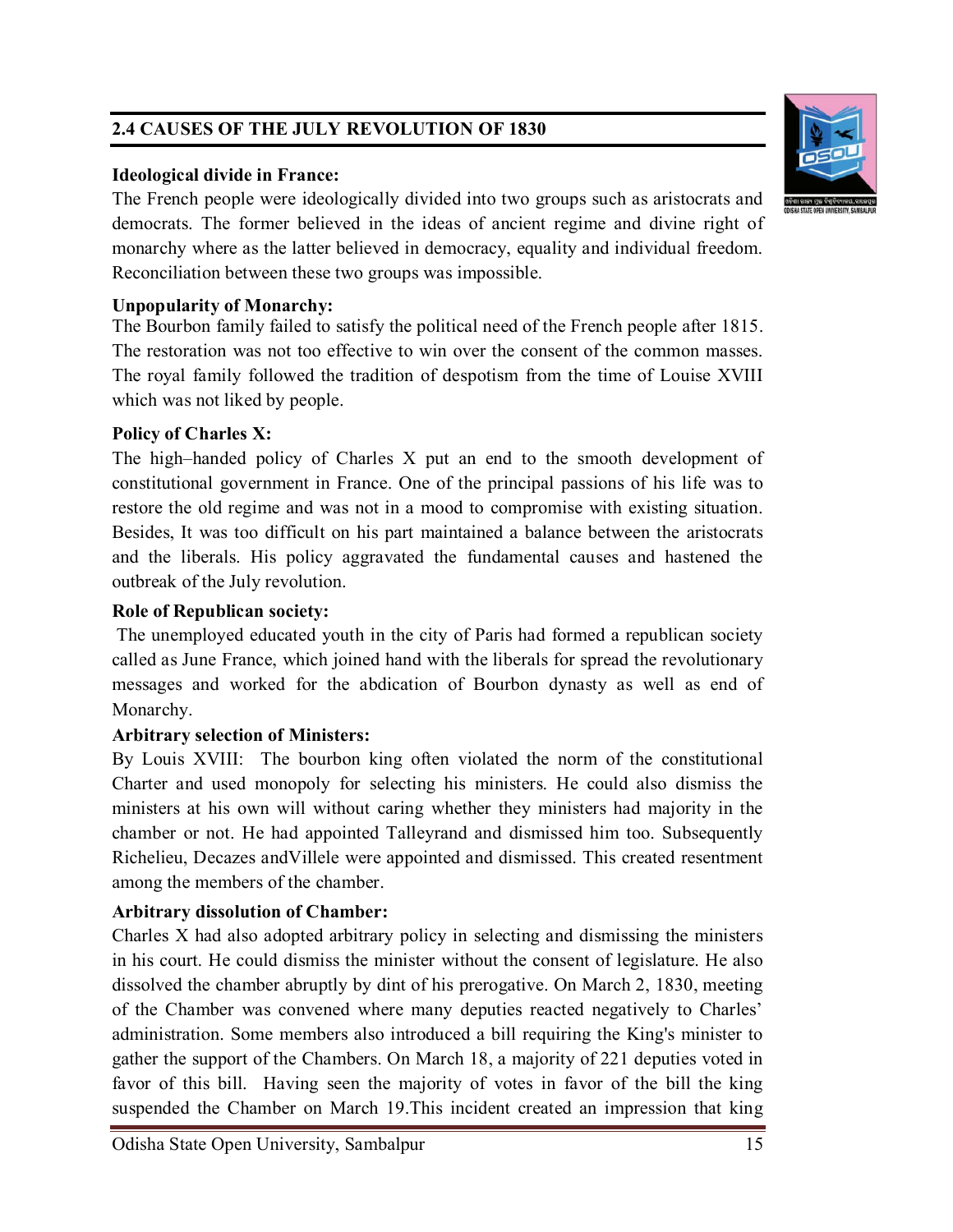was essentially a despot. Hence people reacted to such action of king in the form of revolution.





**Fig-2 Clashes between Forces and Revolutionaries during July Revolution**

#### **July Ordinance of 1830:**

Charles X issued the July Ordinance on  $25<sup>th</sup>$  July 1830. The objective of this ordinance was to banish liberalism. By this ordinance the king dissolved the chamber which was dominated by the members of liberals. In addition, freedom of press was tightened and fresh election was ordered. He had also ignored the essence of the charter which allowed the king to act only in accordance with the consent and suggestion of the chamber.

# **2.5 THREE GLORIOUS DAYS**

#### **Tuesday, 27 July 1830:**

The resentment of people took the form of a revolution on July 27, 1830. Most of the newspapers started publishing the news contents against the emperor. More than 50 newspapers of France refused to submit to the new ordinances declaring it illegal. King commanded the police to seize the press, but they failed to do so due to attack by agitate mob. Barricades were installed by police and soon after the first altercations between rioters and soldiers began. The students and the Parisians started hurling stones at the soldiers and threw down the roof tiles and flower pots from the buildings to cause injuries. Having seen such activities of rebels, the soldiers fired warning shots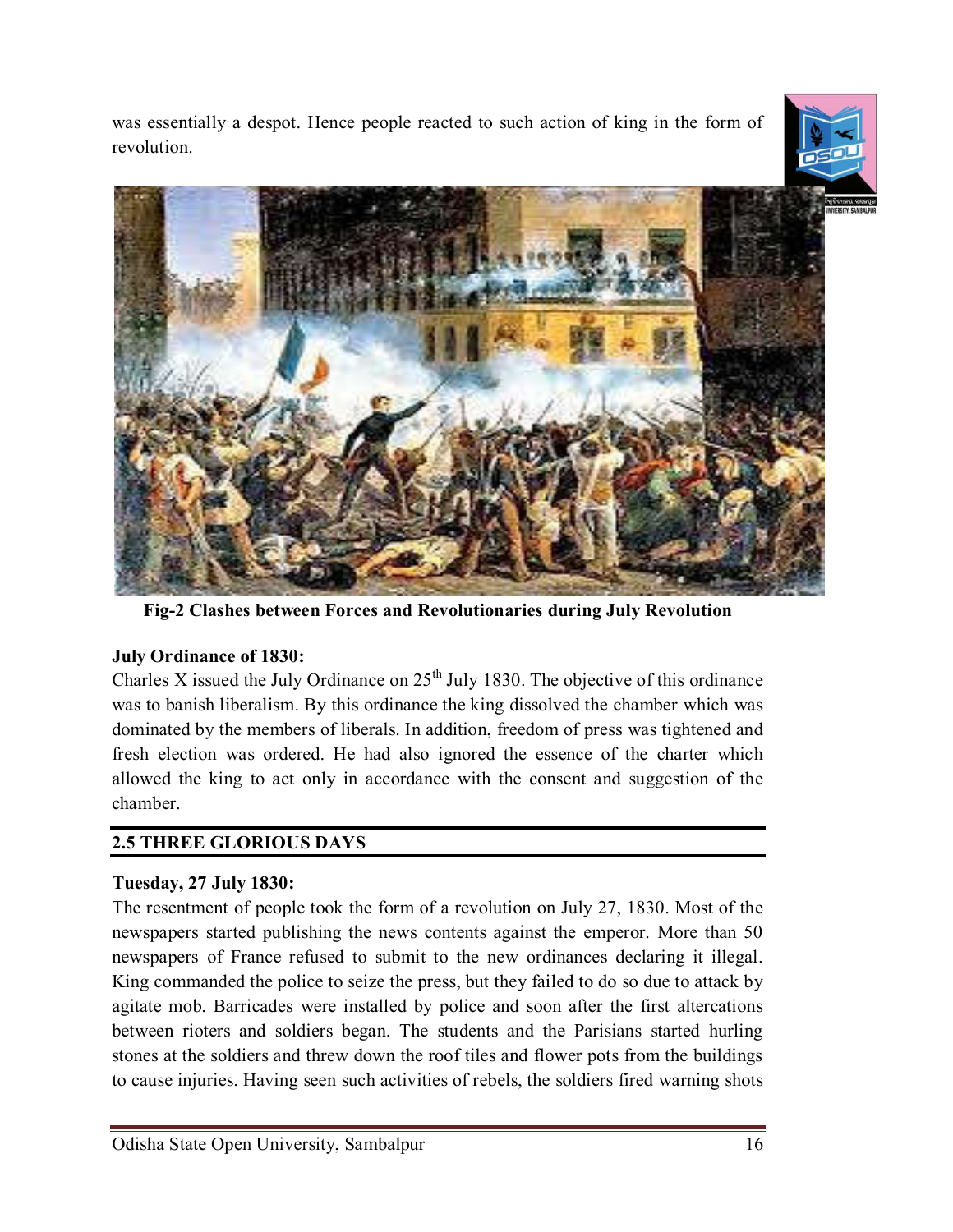in the air. On the first day of the revolution as many as 21 civilians were killed. However, the fighting continued throughout the night.

#### **Wednesday, 28 July 1830:**

When the situation was beyond the control, the king sent General Auguste de Marmont to Paris to quell the rebellion. Marmont was not having adequate number of soldiers with him to calm down the rebellion as most of his soldiers were deployed for Algiers conquest. The French military force faced an undone situation when the revolutionaries fired on the French troops and forced them to disperse. The revolutionaries raised their tricolor flag and rang the bell of Paris to justify their claims. After two days of revolutionary situation, some liberal leaders wrote a petition to the king appealing for the withdrawal of the July ordinances. But the Bourbon emperor was too rigid to reconcile with the revolutionaries. He was not well aware of the consequences of the revolution at that time.

#### **Thursday, 29 July 1830:**

**,**

On the last day of revolution, there was larger participation of the revolutionaries who were fully equipped with arms and were well organized in strategic points. More than 4000 barricades were thrown up in the city on that day. The commander general of French force Marmont was looking for an opportunity to take action. In all important building of the Paris city, the tricolor national flag was unfurled. The palace of the king was also sacked. Other important building like the Hotel de Ville had been captured. Then the liberals imposed a provisional government and Lafayette is sent to calm the mobs .Finally, the king was agreed to negotiate with the revolutionaries and gave his consent to dismiss the minister Polignac and to annul the July ordinances. By that time the whole city was under the control of the revolutionaries. They convened the meeting of prominent citizens and decided to depose the king, Charles X, and the crown was offered to Louis Philippe, Duke of Orleans.

#### **2.6 SIGNIFICANCE OF THE REVOLUTION**

The liberals did not want the revolution to continue further. They wanted to harmonize order with liberty by setting up a constitutional monarchy. Therefore, after deposing Charles X and his son from the throne of France, Louis Philippe of the House of Orleans was placed on the throne. He also agreed to rule as a constitutional monarch. His period came to be known as the July Monarchy. It was made clear that his right to rule came from the consent of people and was not from the divine right. A tricolored flag was unfurled as a mark of beginning of a new era. Hence, the July Revolution of 1830 marked the shift from one constitutional monarchy to the July Monarchy. It also brought the transition of power from the House of Bourbon to its cadet branch, the House of Orleans. After the revolution the charter of 1814 was restored and amended. The charter had a provision for a civil test for the king, which meant that the king was

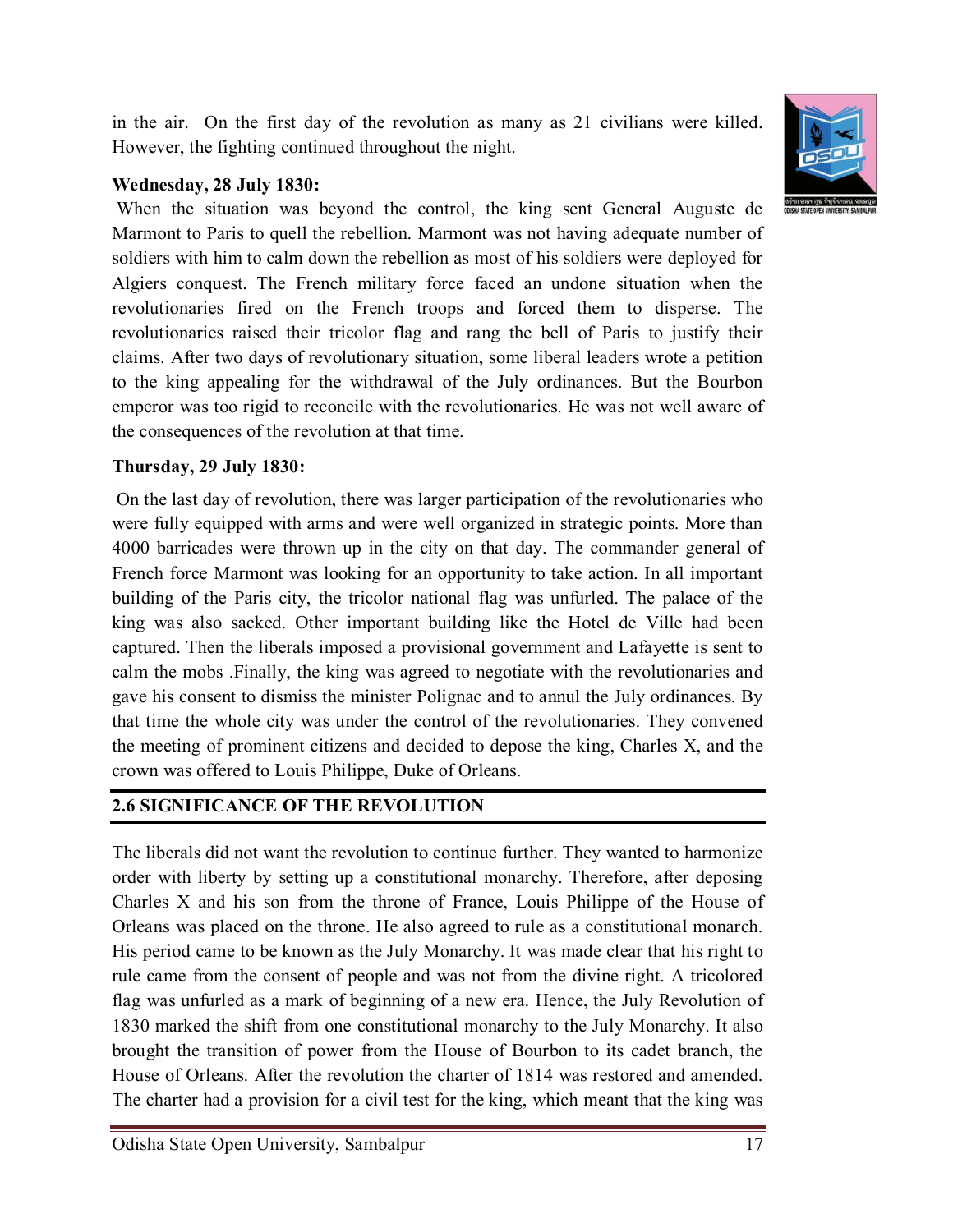a servant of the nation. The prerogative power of the king was abolished. So the revolution gave a decent burial to the doctrine of legitimacy and hereditary monarchy in France. The Clericalism and Catholism which had threatened secularism and freedom of speech and expression were also buried by this revolution. The electoral law was made more democratic and the censorship of the press was abolished. The right to vote was offered to the men of property who were paying an annual tax of 200 francs. This revolution gave rise to the emergence of Bourgeoisie in the French politics. Education to the people which was earlier under the control of the church now remained under the control of the state.





**Fig-3 Armed Revolutionaries duing the night on 29 July 1830**

#### **2.7 EFFECTS OF THE REVOLUTION ON OTHER COUNTRIES**

The July revolution of France was a signal for the outbreak of revolutions in many European nations. The revolutionary ideas rapidly spread to the other countries like Belgium, Poland, Spain, Italy and England. The Independence of Belgium from the clutches of Kingdom of Netherland was the outcome of July revolution of France. Being inspired by the revolutionary ideas the Belgians protested against the king demanding their equal representation in the parliament as well as recognition of their language. Finally in February 1831, National Congress promulgated a new constitution for Belgium. The impact of the revolution was felt in Switzerland also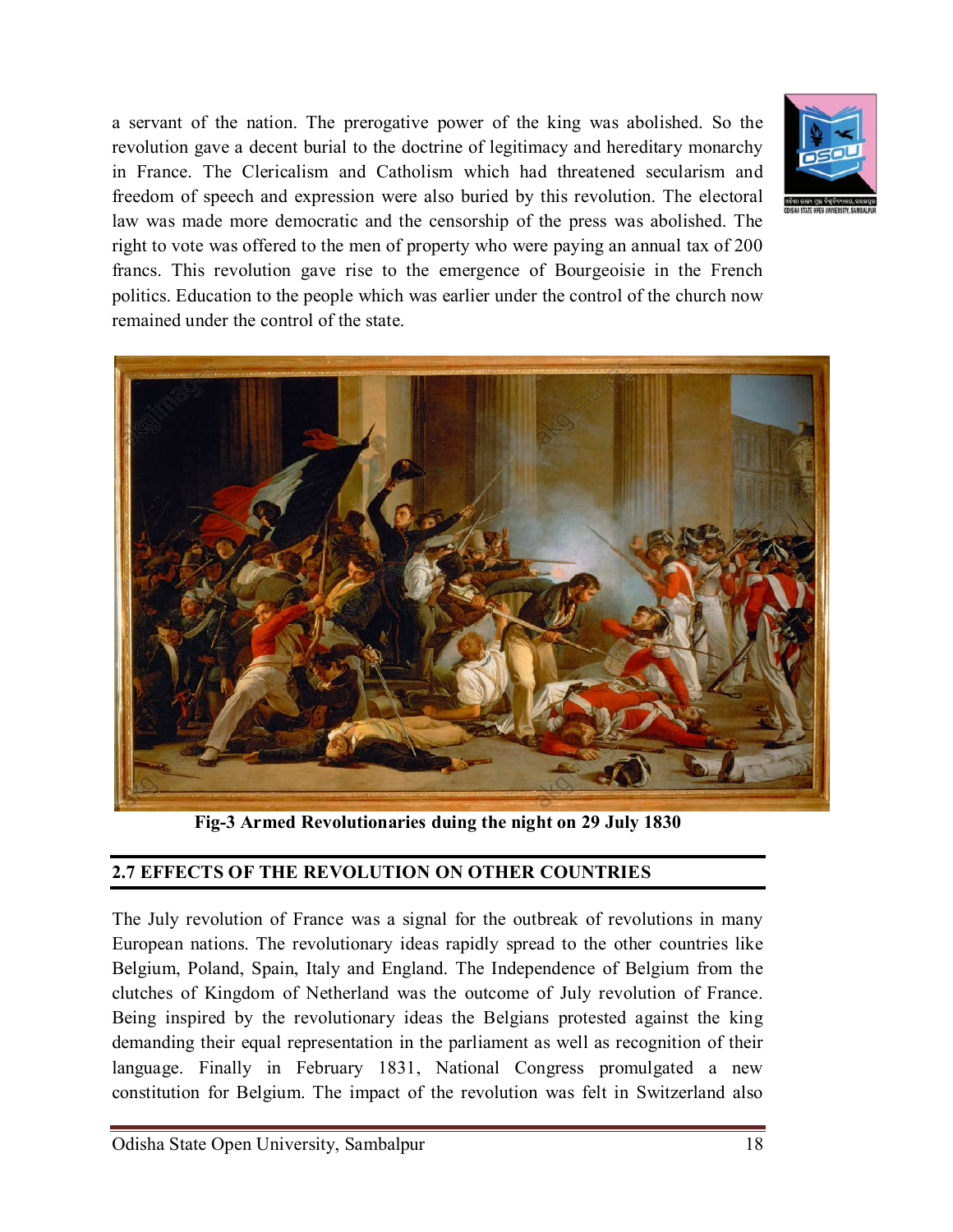leading to liberalization of the Swiss constitution. The July Revolution inspired and sparked the November rising in Poland against the rule of Russia, though ended in failure and Russia annexed the whole of Poland. In Spain and Portugal too, a civil war broke out ending in the Anglo-French intervention on behalf of the liberals. The liberal constitutions of Spain and Portugal were saved. Norway also got the recognition of her



#### **2.8 CONCLUSION**

autonomy from the Swedish king.

The July revolution of 1830 had brought several changes in the French society. After the revolution not only the monarchy came to an end but also the idea of republican government became firmly rooted in the politics of the day. The revolution also taught a lesson to the rulers to relinquish despotic attitudes. It had spread the message of freedom and equality. This revolution had also advocated for a concept of government by consent of the people and the freedom press. Besides, these rebellions were brought about, influenced and accompanied by an intensive transfer of news and ideas, by the reactivation of a system of revolutionary symbols and by numerous declarations of international solidarity.

#### **2.9 SUMMARY/ POINTS TO REMEMBER**

- Louis XVIII ascended the throne of France as an emperor in 1815 after the treaty of Vienna. Charles X became the emperor of France in 1824 after the death of his brother Louis XVIII.
- Charles X passed the Anti Sacrilege Act and imposed death penalty for anyone profaning the host of the Catholic Church.
- On 25 July 1830, Charles X issued and ordinance known as the July Ordinance or Ordinance of Saint Cloud.
- The unemployed educated youth in the city of Paris had formed a republican society called as Jeune France.
- Charles X issued the July ordinance on  $25<sup>th</sup>$  July 1830. The objective of this ordinance was to banish liberalism. By this ordinance the king dissolved the chamber which was dominated by the members of liberals.
- The July Revolution began on July 27, 1830.In the first day of the revolution 21 civilians were killed by forces.

#### **2.10 CHECK YOUR PROGRESS**

1. Who became the emperor of France after the 1815?

…………………………………………………………………………………………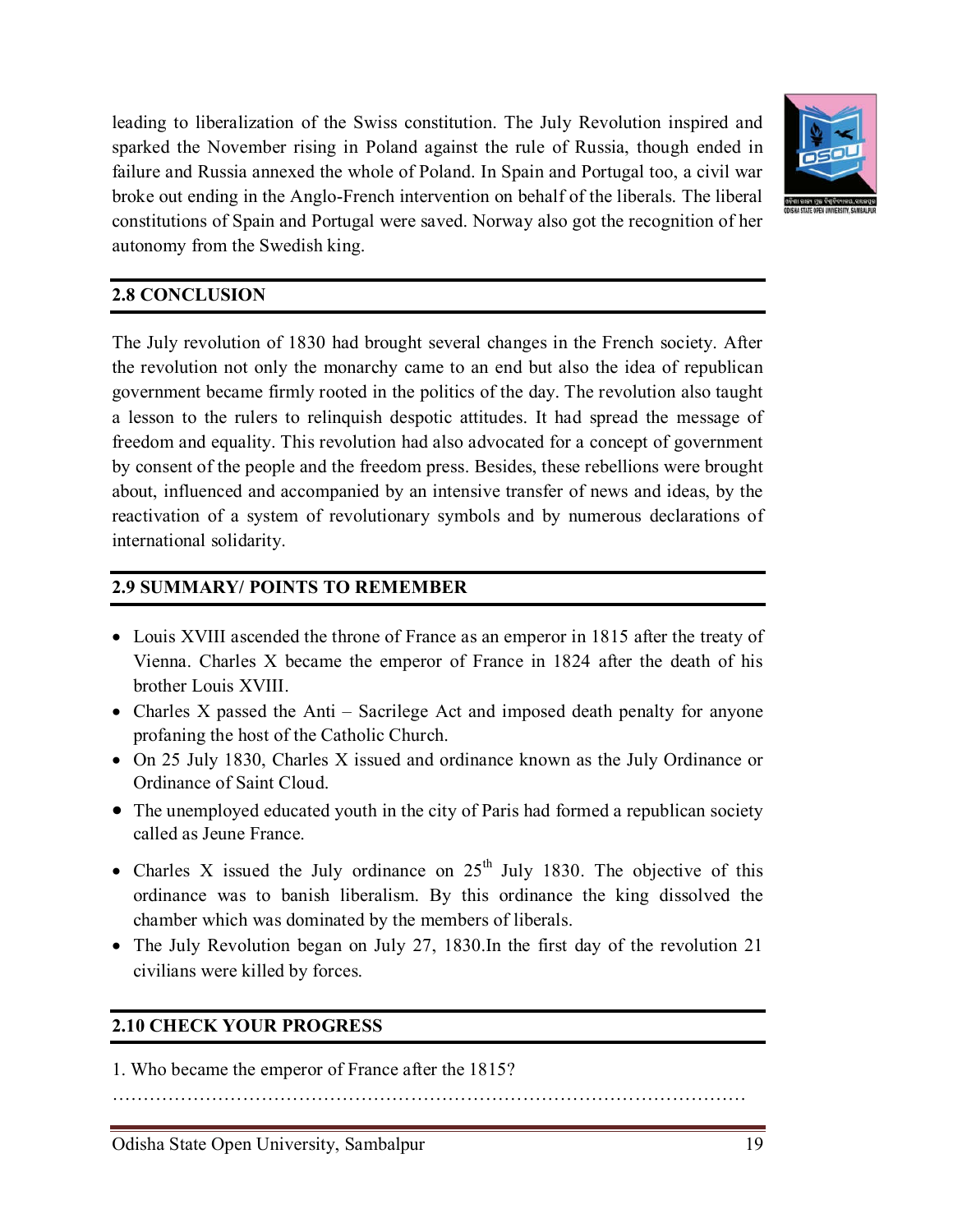2. Whendid Charles Xascend to the throne France? ………………………………………………………………………………………… 3. Mention the name of minister who instigated the king to issue July Ordinance? ………………………………………………………………………………………… 4. Name the emperor who became the head of constitutional Monarchy after the July revolution? ………………………………………………………………………………………… 5. Who was Polignac? …………………………………………………………………………………………

# **2.11 MODEL QUESTIONS**

- 1. Discuss the major causes of July revolution of 1830.
- 2. What were the policies of Charles X which created resentment among the people?

Explain.

- 3. How was ideological difference responsible for July revolution? Discuss.
- 4. Write a note on Three Glorious days.
- 5. Explain the changes that took place after the July Revolution of 1830.

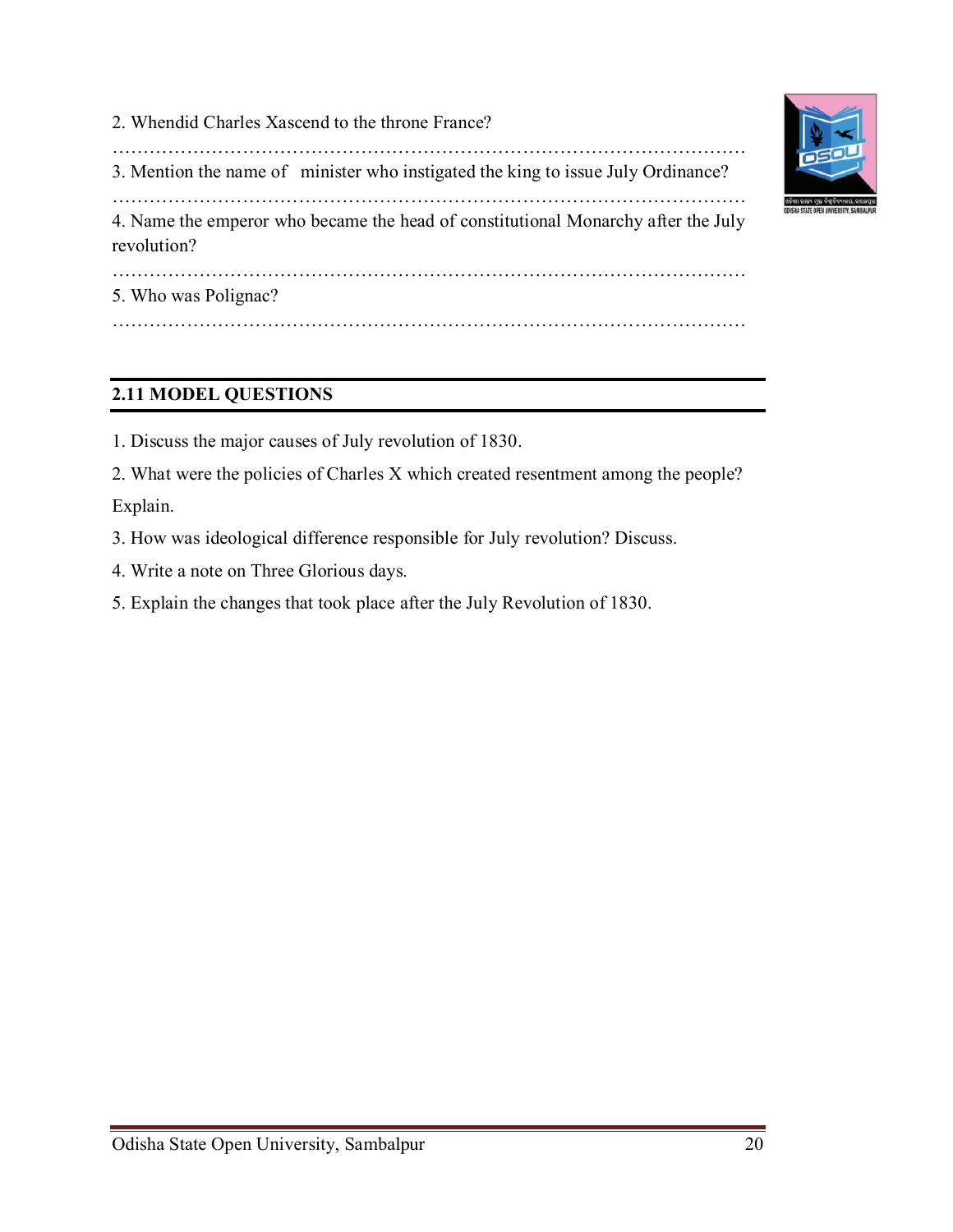# **2.2.1 FEBRUARY REVOLUTION OF 1848**



Alexis de Tocqueville, the famous French political philosopher and historian told the Chamber of Deputies just few days before the breaking out of the February Revolution: "We are sleeping on a volcano…Don't you understand that the earth trembles? A wind of change is blowing and there is a storm on the horizon. A wave of Revolutions erupted across the European continent in 1848. Although most of the revolutions were put down quickly, still there was enormous violence in many areas of Europe. In 1848 such a wave of the revolutions affected France, Hungary, Germany, Netherland, Italy and Austria, etc. Hence the year 1848 is considered to be the Spring time of the people but like spring of Europe it was transient and temporary. These uprisings shook the established powers of Europe but could not sweep them away. The Revolution that took place in France in the year 1848 was known as February revolution which had far reaching consequences. No sooner the unrest began in France, than the rest part of Europe was affected by it soon. Thus the Austrian chancellor Duke Metternich remarked that "*When France sneezes, Europe catches a cold…* Although revolution of 1848 was not new for French people, It was certainly different form the earlier revolutions. The French working class was attempting to create a new type of unified republican state out of the shambles left behind by the July Monarchy. After 1830, Louis Philippe of the Bourbon family had assumed power as the head of constitutional monarchy in France. His accession to the throne created a number of legal and constitutional complications. Though he had no hereditary rights on the French throne, he tried to legalise it by getting himself elected by the Chamber. So, his constitutional monarchy was also highly criticized by some of the liberal leaders of the chamber. On the other hand, Louis Philippe was secretly nourishing a love for having autocratic power and often disregarded his ministers. Therefore the character of the July monarchy under the Bourbon king was questionable. Besides, the government under him was an Oligarchy of the elite section of the French society. This government remained detached from the people of third estate particularly the productive and articulate faction of the society. Thus, there was also gross dissatisfaction of the common people over the administration of Louis Philippe. By that time the silk weavers had organized a ten days strike in 1834 in the city of Paris against the low price paid by merchants but king had no reaction to their demands. The foreign policy adopted by him had also certain adverse effect on French politics. The Belgian policy and Italian policy had made him too unpopular among the masses. Basically the July monarchy had no popular support. As a result French people in 1848 began a revolution against the existing government.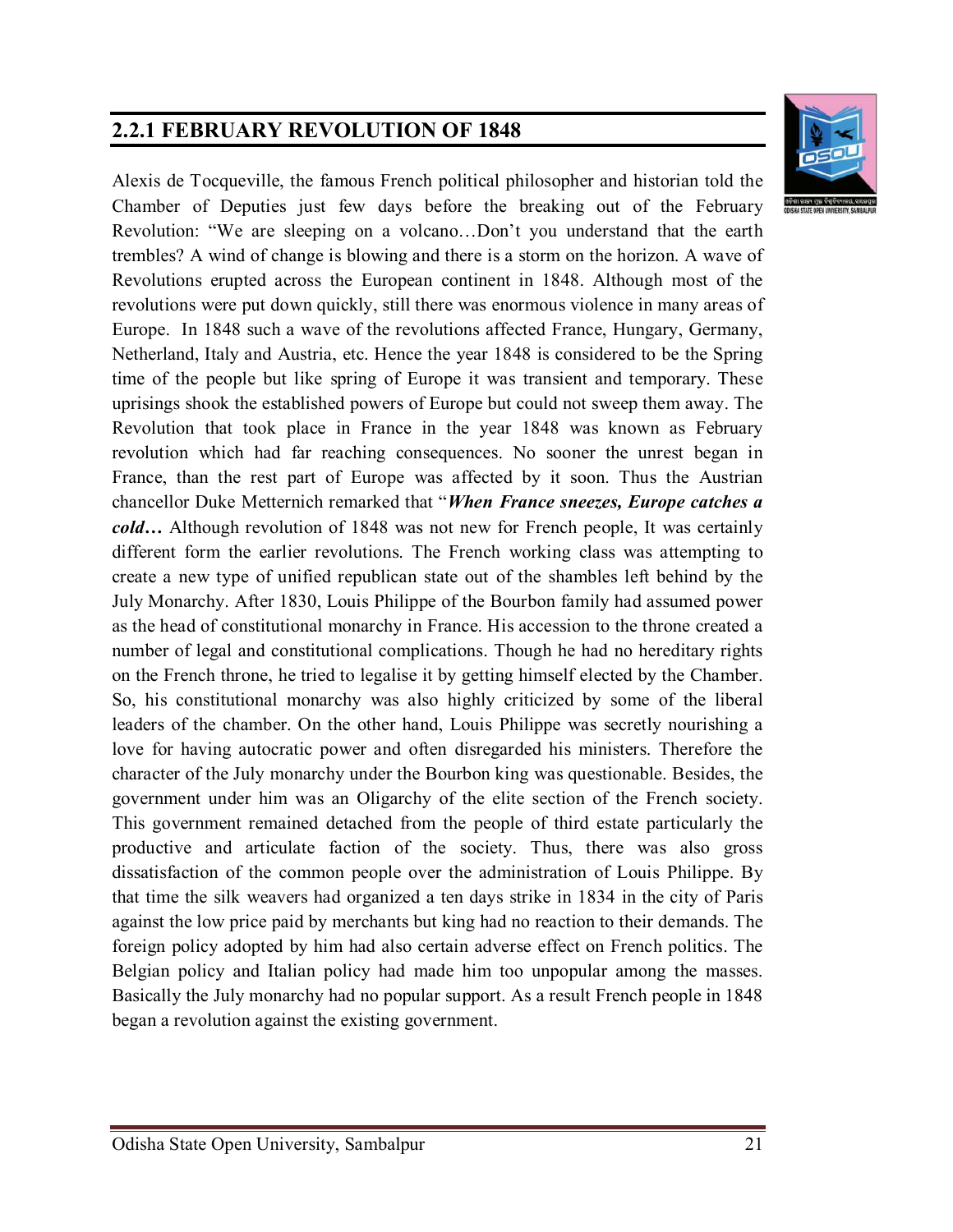# **2.2.2 FALL OF LOUIS PHILIPPE**



Louis Philippe was quite unpopular among the people as well as the member of the chamber. His despotic attitude and policy of changing ministers frequently created resentment among the ministers. The ministers like Laffite, Cashimir Perier, Soult and Thiers etc were dismissed without adequate reasons. The bourbon king also tried to dominate over the ministry and ultimately he dissolved it the ministry in 1839. Hence there was wide scale opposition of the chamber against this decision. Later on in 1848, Louis Philippe appointed Guizot as the head of ministry and remained in office form 1840-1848. He adopted various fraudulent means to ensure the majority in the chamber by manipulating the elections. Often he bribed the legislators by offering them lucrative posts and could also influence the electorate during the election. Guizot had also formulated a new educational policy which had many defects and was not acceptable to the teachers. Further, there was revolution of industrial workers during the time of July Monarchy. The common did not have faith on Bourbon king. They demanded for reform of electoral laws, and extension of the franchise or the right to vote but the king and his ministry under Guizot turned their deaf ears to the demand of common people. So, all the above events during the time of July monarchy led to the down fall of Louis Philippe.



**France**

**Fig-4 Louis Philippe, Emperor Fig-5. The February revolution of 1848 in** 

#### **2.2.3 CAUSES OF THE FEBRUARY REVOLUTION**

The revolution of 1848 had many causes. After the downfall of Napoleon, a sea change had taken place in the political, social and economic sphere of France. The ideas of liberals and radicals were drawing the attention of the common masses. The industrial revolution and technological development in Europe had brought a significant change in the life style of French working class. Growth of press also popularized the new ideas like liberalism, nationalism and socialism. Thus the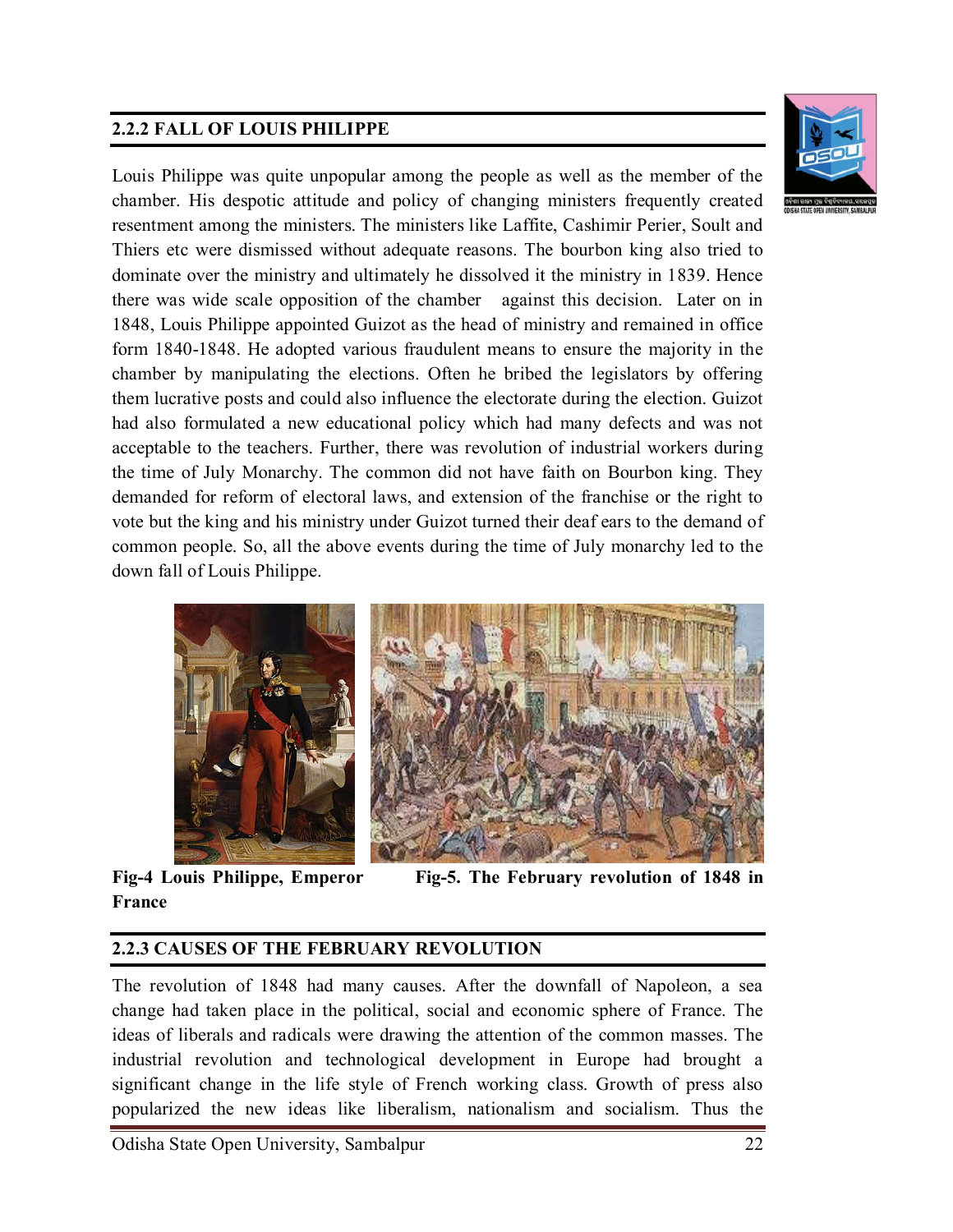common people were inspired by such ideas and began a revolution for social change. However the decisive factors of the revolt of 1848 was the coincidence between severe economic and social crisis as well as the political difficulties. The following are main factors of the February revolution, Such as:



#### **Economic crisis**:

The main factor which was responsible for the outbreak of revolt of 1848 was the poor economic condition f the people. In many parts of France the primary occupation of the people was agriculture. Due to growth of population, the demand of land increased and agricultural land located adjacent of urban area was converted to the land for human settlement. As a result the price of small patches of land also became costly which had made the life of middle class people too deplorable. The people of working class faced also suffered a lot due to a depression in commerce and industry. They were often exploited by the owners of industries.

#### **Heavy taxation policy:**

The government of France had imposed various types of taxes. Two kinds of taxes had been collected from the rural farmers. They used to pay tax on salt manufacturing and another tax was imposed on their land holding. The rural working class considered the collection of both the taxes as unfair. The burden of tax had broken down the economic backbone of the common people. This burden affected those least able to pay it and became a constant source of antagonism for rural French workers. The tax collector became one of the most hated figures in the provinces during this time.

#### **Low agricultural Productivity:**

During mid 19<sup>th</sup> century the agriculture in many parts of Europe was severely affected. There was decline of agricultural production due to the failure of crops. Hence, there was a substantial rise in food prices over most of European countries. It had a direct impact on the urban working class and rural folk of French society. One obvious effect of rising food prices was to threaten the already low living standards of the mass of poor people in town and country. Thus, Food shortage across Europe intensified the difficulties of common mass.

#### **Emergence of New ideas:**

In the middle part of  $19<sup>th</sup>$  century there was emergence of new ideas in the French society. Growth of press popularized the ideas like liberalism, nationalism and socialism. The ideas of eminent French philosophers had a deep impact on the mind of the people. Further the Technological change of the time was revolutionizing the life of the working class people. The working community grasped the ideas of liberalism and Popularized this concept among other as a part of the political awareness. It enhanced the desire for more political power by the middle class political liberals. The nationalist and republican ideals were inculcated among the French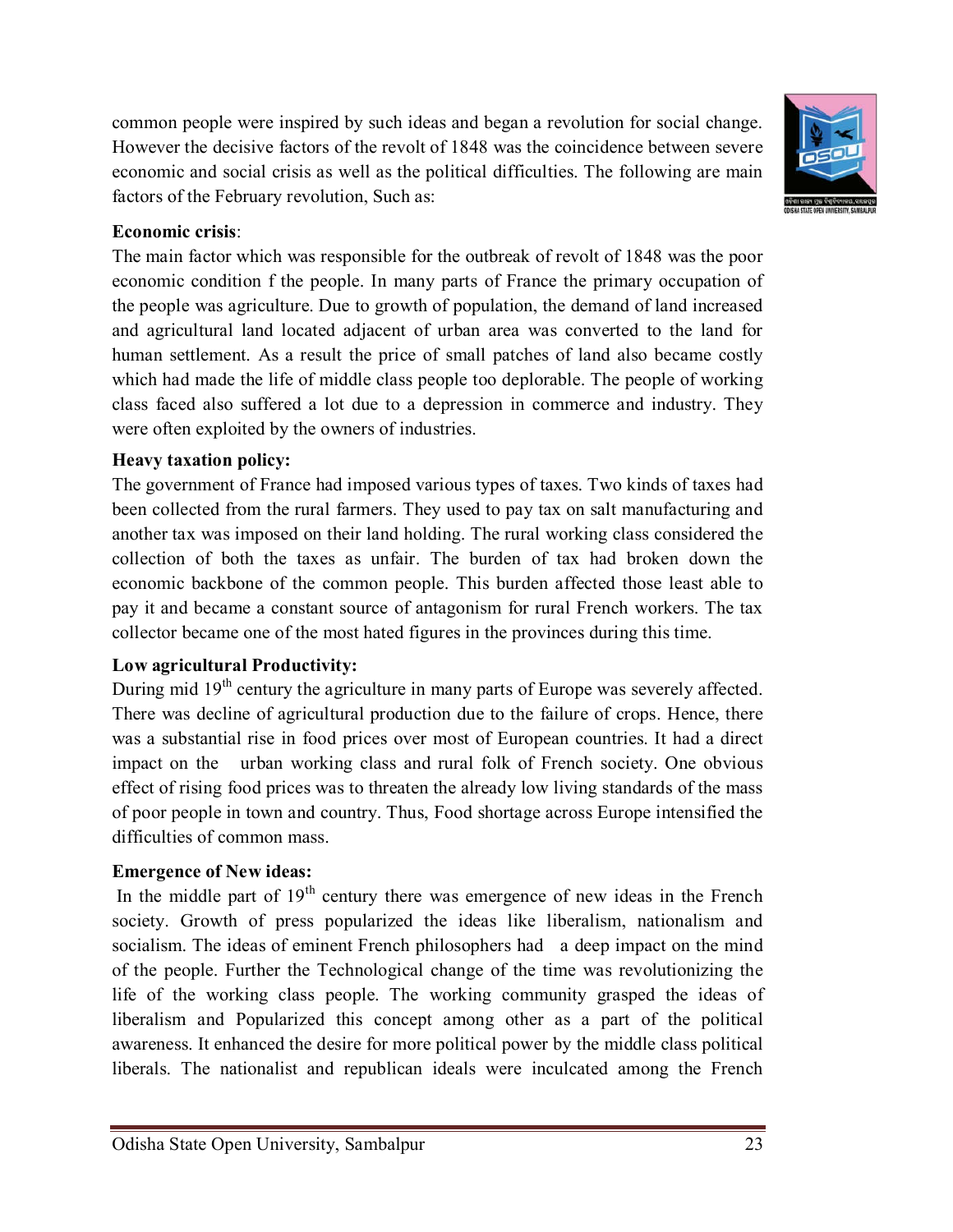general public which believed that the common people should rule themselves at their own will.

#### **Discontentment of working classes**:

A larger section of French society belonged to Working class. They were fully dissatisfied with the July monarchy. Most of the working urban class in France was made of artisans who specialized in particular craft. They were printers, weavers, shoemakers, fabric makers, jewelers, innkeepers, and other skilled and unskilled labourers. The working class people led a miserable life due exploitation by the aristocratic section of the society. Sometime the basic facilities were also not available to them. Therefore, the condition of working section was under nourished, disease ridden, and struggling. A larger portion of this working class was illiterate or less educated too. Most of them were conservative in their in their political outlook due to influence of local conservative elites. So, they supported a more monarchical political structure as in contrast to a republican or socialist regime.

# **Widespread unemployment**:

Between 1815 -1851 the population of France increased up to 7 million. There was great unemployment and hunger across the country. The writers like Lamennais asked the government to quench the thirst of the people, but the king made a deaf ear to it. Due to the technological development manual labour was less preferred in the industries. One machine could do the work of many by which number of jobs in the market spontaneously decreased. The year 1840- 1848 saw the French working class in a precarious condition. A large number of educated youth found unemployed and those who were employed found they barely able to get by on their meager wages. High unemployment combined with high prices sparked the liberal revolt.

# **Conservative idea of Louis Philippe**:

Louis Philippe respected the external forms of the constitution but he took away its substance. His had latent intention to establish the despotism in France. During his reign constitutionalism became the Orleanism. Within 10 years he had changed 10 ministers which revealed the intention of King over the government. Although the people of France had struggled for and won many liberal concessions from the government, conservative order became the feature of French politics .The bourgeoisie class had dominated over the chamber and controlled much of the power in the government. The government of Louis Phillip became an Oligarchy of the rich people. The right to vote was also not offered to all citizens and it was limited only to the wealthier section of the society. This created resentment among people against the conservative regime.



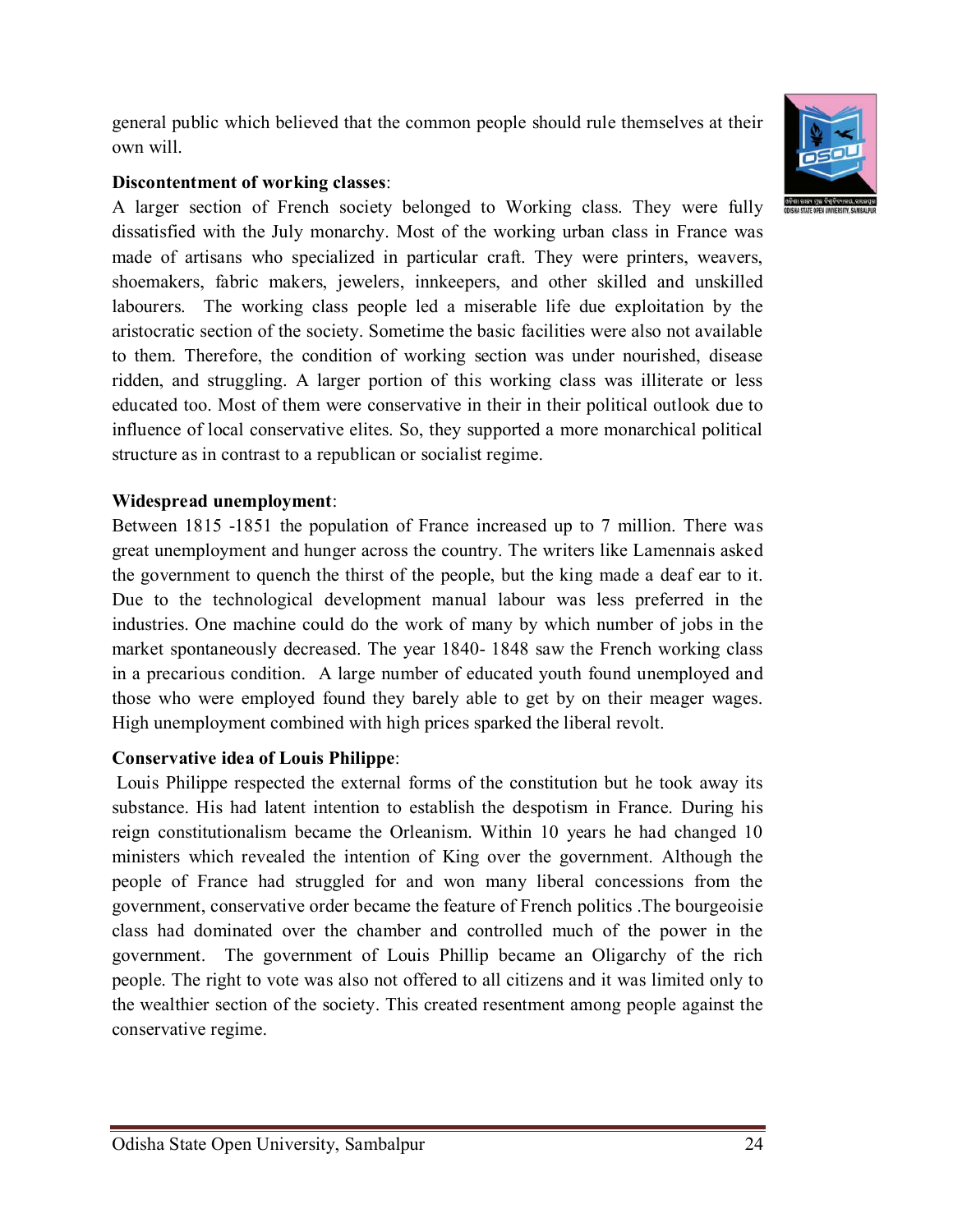#### **Rigid Policy of Louis Philippe:**

Louis Philippe followed very rigid attitude towards the demands of working section. He rested himself on the laissez faire or non-intervention theory and claimed that industry was a government cannot violate the right to property. He was also strongly attached with bourgeois interest. He did not offer the right to vote for common people. He had amended the charter of 1830 which could only satisfy the interest of aristocratic section neglecting the working class people. This narrow basis of July monarchy created a great discontentment among the people of lower strata.

#### **The Famine of 1846**:

The economic depression of 1847 which was caused due to the great famine of 1846 was a major cause of 1848 revolution. As the famine was prolonged, there was failure of crops in all parts of France which resulted in the hike of food prices. There was also no supply of food grains from other countries to France that made acute food shortage in both rural and urban area. People suffered in utmost subsistence crisis due to Famine of 1846. Rice and Bread, the staple food for most of the working class, was becoming too expensive to afford. The existing government could rarely ponder over the raise of food price too. Besides, Lack of grain drove up food and other prices while wages of the working people remained stagnant, thus reducing consumer demand. With consumers buying less and less, profits plummeted, forcing thousands of industrial workers out of their jobs.

#### **2.2.4 COURSE OF THE FEBRUARY REVOLUTION**

An insurrection began in the city of Paris regarding the extension of Right to vote and reform in the political structure. This insurrection later turned into a Revolution. The liberals arranged a banquet on 22 February 1848 in the city of Paris to Press the demand for reform. In this banquet as many as 87 prominent deputies of the chamber promised to attend. However, the king Louis Philippe did not attend the banquet and issued a government order on banning of this meeting. The police was deployed in the appointed place of the banquet. There was tussle between the people and police which took the form of riot. Alarmed by the upcoming riot, barricades were raised in the street of Paris in the evening on 22 February 1848. The national guards were stationed to suppress the imminent revolt but the national guards too turned hostile to the government. There was heavy uproar against the king and his ministers. The liberals gave a petition to the chamber demanding the dismissal of Guizot. Apprehending the unusual happening, the kind immediately dismissed Guizot and entrusted the responsibility of chief minister to Mole to form the government. On 23 February 1848, a huge mob from Paris attacked office of the Ministry of foreign affairs where Guizot lived. To checked the agitated mob the troops fired upon the demonstrators in which 40 people were killed. This news of massacre swiftly spread to the city which

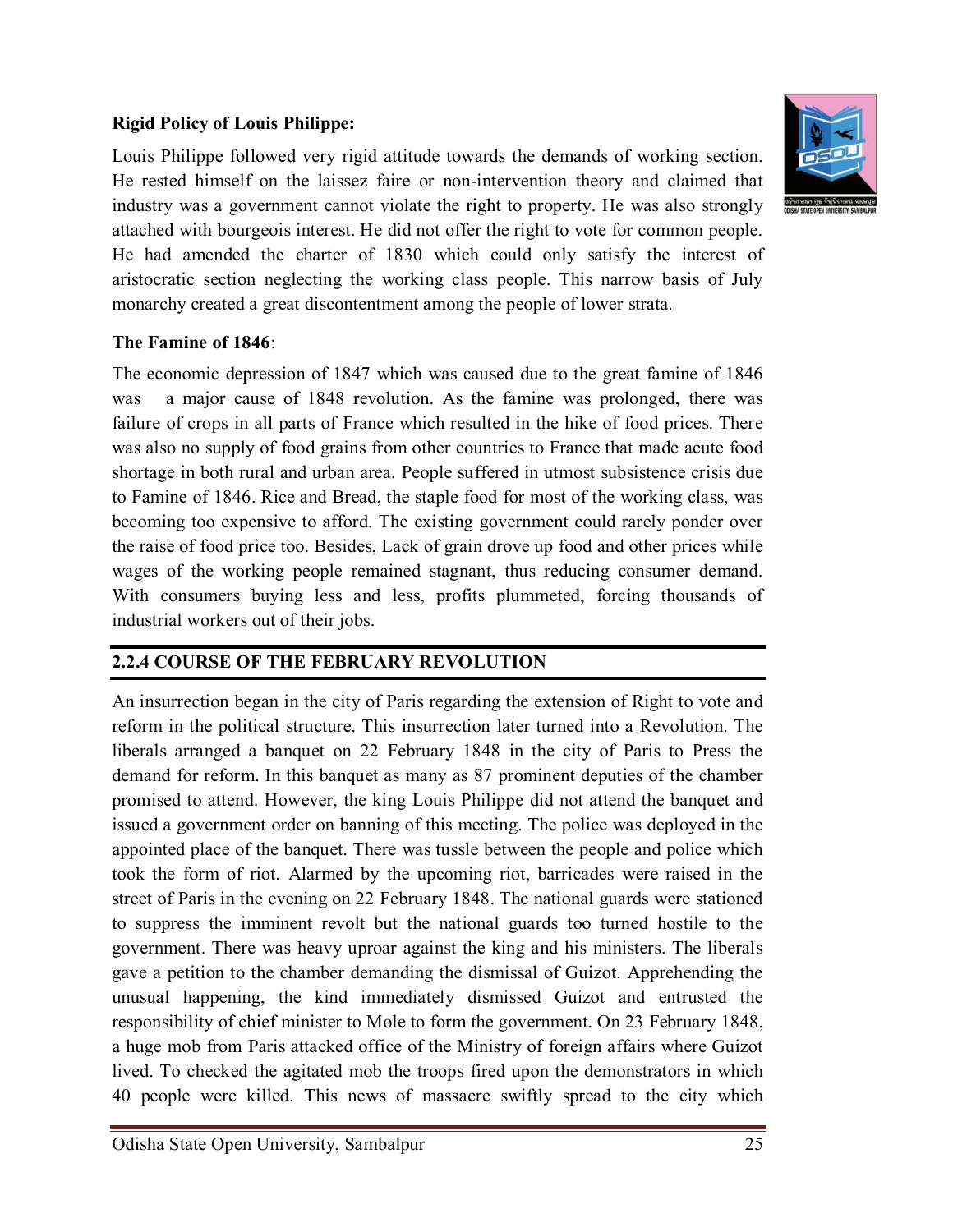aggravated the situation. By the morning of 24 February, the slogan of "Long live the Republic was heard in all the street of Paris. The common people came forward to have an open revolution. This incident was a golden opportunity for the follower of republicanism to achieve their goals. Hence they joined hand with the liberals and incite the people to rise against Louis Philippe and his monarchy. All the republicans and socialist also joined in the revolution and paraded on the street of Paris by raising the slogan "Down with Monarchy and Long live the republics". Having seen the situation go beyond the control of the forces, King Phillip abdicated his throne in favour of his grandson, Comte de Paris and fled to England.



The liberal had majority in the chamber so they proclaimed him as the king but the republicans were not ready to accept the monarchy again. The republican deputies in the chamber proclaimed a provisional republic with sever leaders to run the government. Thus the republican snatched away the power from the hand of liberals. In order to proclaim the formation of a government the republicans went to Hotel de Villa, Where they found another rival group of socialists who had already proclaimed a provisional government of their own choice. They had formed a republic with a list of ten members to run the government. Fortunately, the list had included the names of some republican leaders. When the republicans knew the incorporation of names in the list by the socialist, they agreed to make coalition with them. Somehow both the socialist and republican were united together and avoided the civil war between them. Finally a republican government was formed.



**Fig-5 Burning the throne of Louis Philippe by revolutionaries**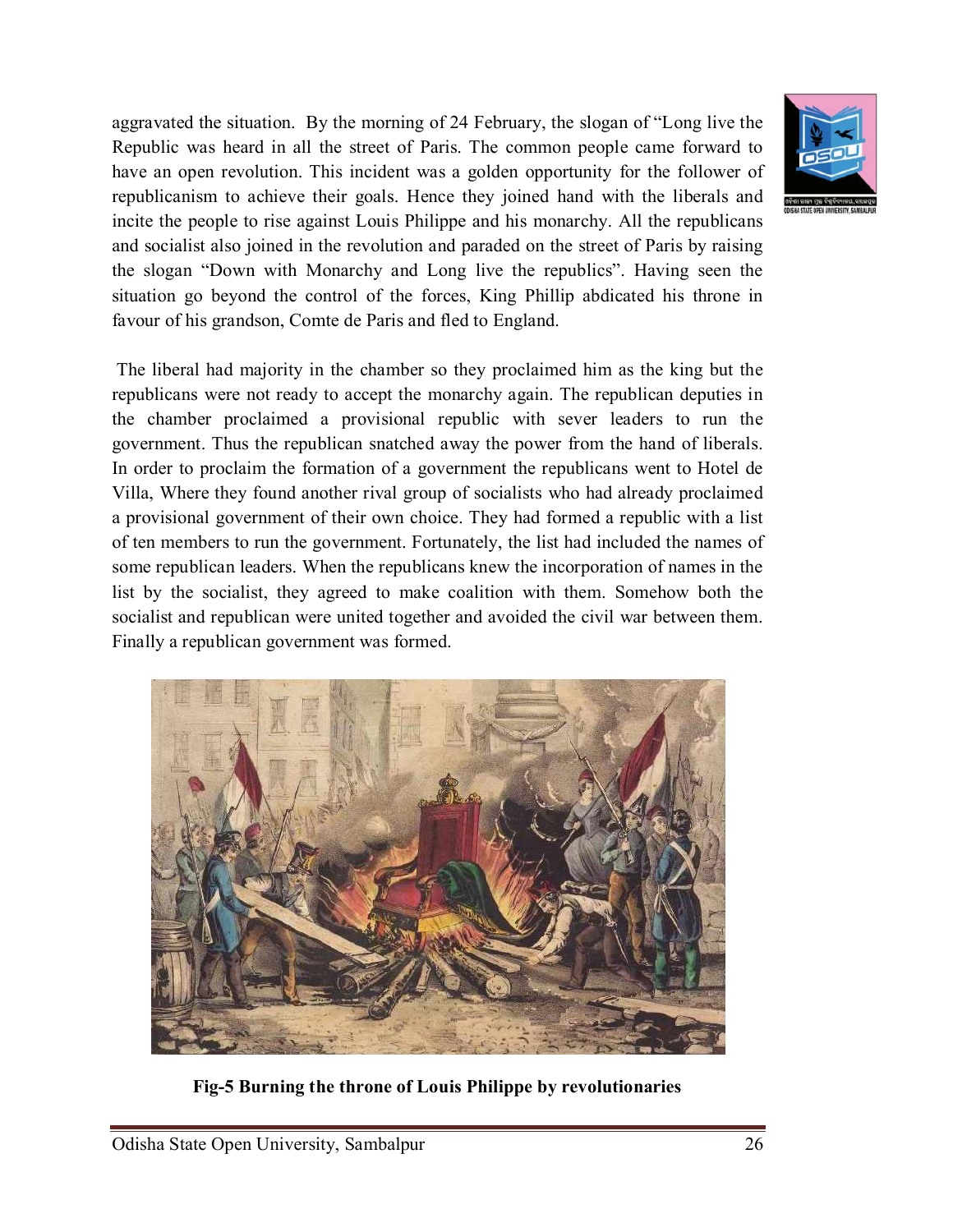

# **2.2.5 RESULT OF THE FEBRUARY REVOLUTION**

The revolution of 1848 in France was unexpected. The unpopularity of the Orleans Monarchy was high that it fell down with a slight shock of insurrection. It was a very shortest and least sanguinary revolution. This revolution had begun with the liberal demand for reform and ended with establishment of a socialistic republic. The February revolution of 1848 buried the experiment of bourgeois constitutional monarchy. This revolution brought significant changes in the right to vote for all section of the French society. Universal adult franchise was offered to all Frenchmen and Slavery which had been continuing in the society was completely abolished in all French colonies. Large number of people worked as slaves in French colonies were emancipated. The rights of the working class were also ascertained. The ideas of democracy, socialism, republicanism and liberalism were popularized by them throughout the country. As result there ushered a new era of common people and working section of the society who realized their power through voting rights. The principle of socialism was given priority in which right to work, right to life and distribution of wealth among all was emphasized. The revolution had diminished the status of Bourgeoisies with withdrawal of all the political privileges offered by the government. The despotic power of monarch came to an end. The wave of February revolution was not limited only to the French colonies but rapid spread to the other European nations also. The revolutionary thoughts spread to the countries like Belgium, Sweden, Italy, Austria, Holland and Spain etc. like forest fire. Hence it created a great emotional upsurge and left the nationalist forces potentially triumphant.

# **2.2.6 EFFECTS OF THE REVOLUTION ON OTHER EUROPEAN COUNTRIES**

The revolution of 1848 had a deep impact on the people of other European nations. The liberals in various countries like Poland, Germany, Italy Switzerland, Netherland, Austria and Hungary were encouraged to shake of the trammels that had been imposed by Vienna congress. Despite important difference, the rising merged into one great European upheaval in these countries that had threatened the whole structure of treaty of 1815. The down fall of Louis Philippe in France in February revolution encouraged the Austrians to demand the resignation of Metternich. On 13 March, Metternich Fled to London leaving Vienna in politically unstable condition. The people of Hungary also demanded a free parliament and self-government. They were in favour of an independent Hungarian state and wanted liberation form Habsburg. In Poland, revolution began led by secret society and the rebels set up a provisional government. In Germany, the central revolution impulse was one of nationalism for the overthrow of Austrian domination and German confederations were united into a single state. The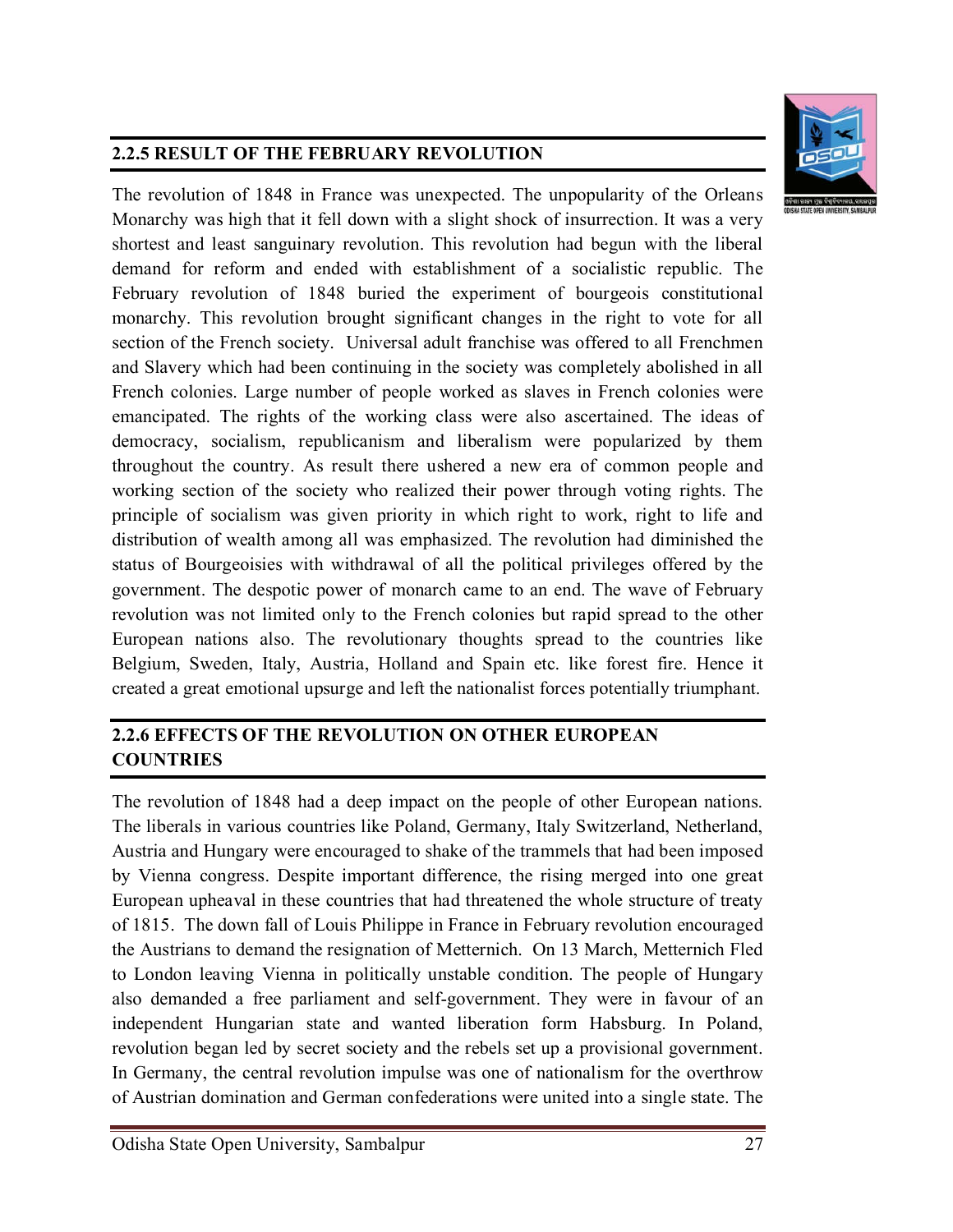liberal had succeeded in extorting liberal constitution form the rulers of many states such as Brunswick, Hanover and Saxony. In Italy, The king Ferdinand II of Naples was forced to accept the liberal constitution. Being influenced by events of France, the king of Sardinia piedmont, Charles Albert declared a liberal constitution. Thus the revolt of 1848 spread the idea of liberalism in almost all part of Europe.



#### **2.2.7 CONCLUSION**

The events of 1848 revealed that nationalism was the most powerful force that could change the society and politics. It was considered to be a turning point in the European history in which Europe failed to turn as the uprisings and early gains made by revolutionaries quickly gave way to establishment of forces of conservative. The Revolutions of 1848 in different countries of Europe present a time of massive public upheaval. For the first time the countries of Europe experienced such a wide scale revolution. Working and middle class people became united in an effort to achieve social and political goals. The common people gradually understood the value of their political rights. The long prevailed concept of slavery was weaned away from the society. The government formed after the revolution became increasingly more accountable to the people they governed. Moreover, they had to provide solid material benefits if they were to survive. In this way the revolution of 1848 brought notable gains to the democracy and nationalism.

#### **2.2.8 SUMMARY/ POINTS TO REMEMBER**

- Louis Philippe brought much confusion during the time of July monarchy which paved the way for revolution in 1848.
- The rigid policy adopted by him towards the working section and favouring the industrialist was a major issue during the revolution.
- The economic depression of 1847 which was caused due to the great famine of 1846 was a major cause of 1848 revolution.
- On 23 February 1848, a huge mob from Paris attacked office of the Ministry of foreign affairs where Guizot lived.
- All the republicans and socialist also joined in the revolution and paraded on the street of Paris by raising the slogan "Down with Monarchy and Long live the republics".
- The ideas of democracy, socialism, republicanism and liberalism were popularized by them throughout the country.